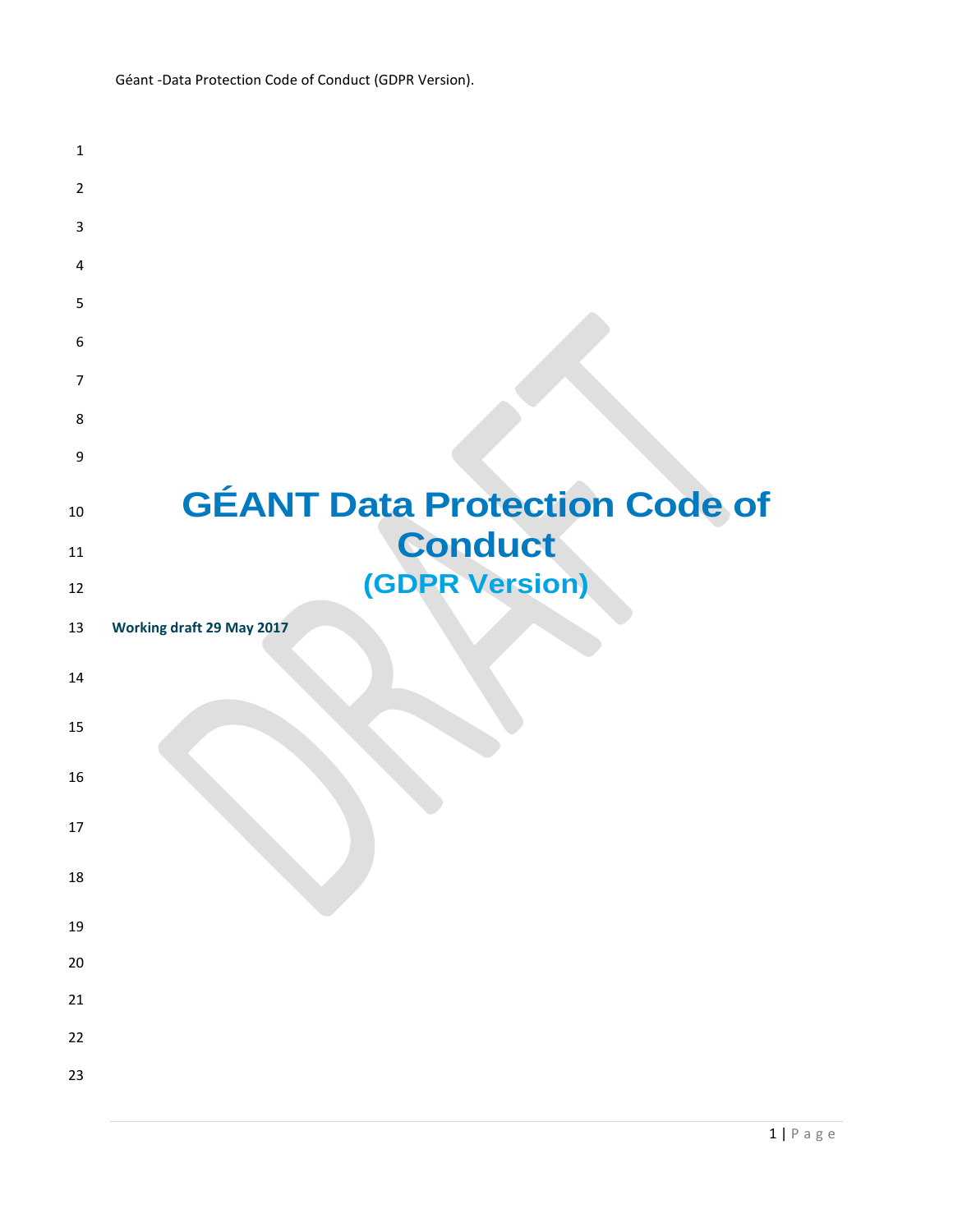| 24              |                                                                                                                                                                                                                                                                                   |
|-----------------|-----------------------------------------------------------------------------------------------------------------------------------------------------------------------------------------------------------------------------------------------------------------------------------|
| 25              |                                                                                                                                                                                                                                                                                   |
| 26              |                                                                                                                                                                                                                                                                                   |
| 27              |                                                                                                                                                                                                                                                                                   |
| 28              |                                                                                                                                                                                                                                                                                   |
| 29              |                                                                                                                                                                                                                                                                                   |
| 30 <sub>o</sub> |                                                                                                                                                                                                                                                                                   |
| 31              |                                                                                                                                                                                                                                                                                   |
| 32              |                                                                                                                                                                                                                                                                                   |
| 33              |                                                                                                                                                                                                                                                                                   |
| 34              |                                                                                                                                                                                                                                                                                   |
| 35              |                                                                                                                                                                                                                                                                                   |
| 36              |                                                                                                                                                                                                                                                                                   |
| 37              |                                                                                                                                                                                                                                                                                   |
| 38              |                                                                                                                                                                                                                                                                                   |
| 39              |                                                                                                                                                                                                                                                                                   |
| 40              |                                                                                                                                                                                                                                                                                   |
| 41              |                                                                                                                                                                                                                                                                                   |
| 42              |                                                                                                                                                                                                                                                                                   |
| 43              |                                                                                                                                                                                                                                                                                   |
| 44              |                                                                                                                                                                                                                                                                                   |
| 45<br>46<br>47  | The work leading to this Code of Conduct has received funding from the European Community's<br>Horizon2020 programme under Grant Agreement No. 731122 (GN4-2). This work is © 2012-2017<br>GÉANT Ltd, used under a Creative Commons Attribution ShareAlike license (CC BY-SA 3.0) |
| 48              |                                                                                                                                                                                                                                                                                   |
| 49              |                                                                                                                                                                                                                                                                                   |
| 50              |                                                                                                                                                                                                                                                                                   |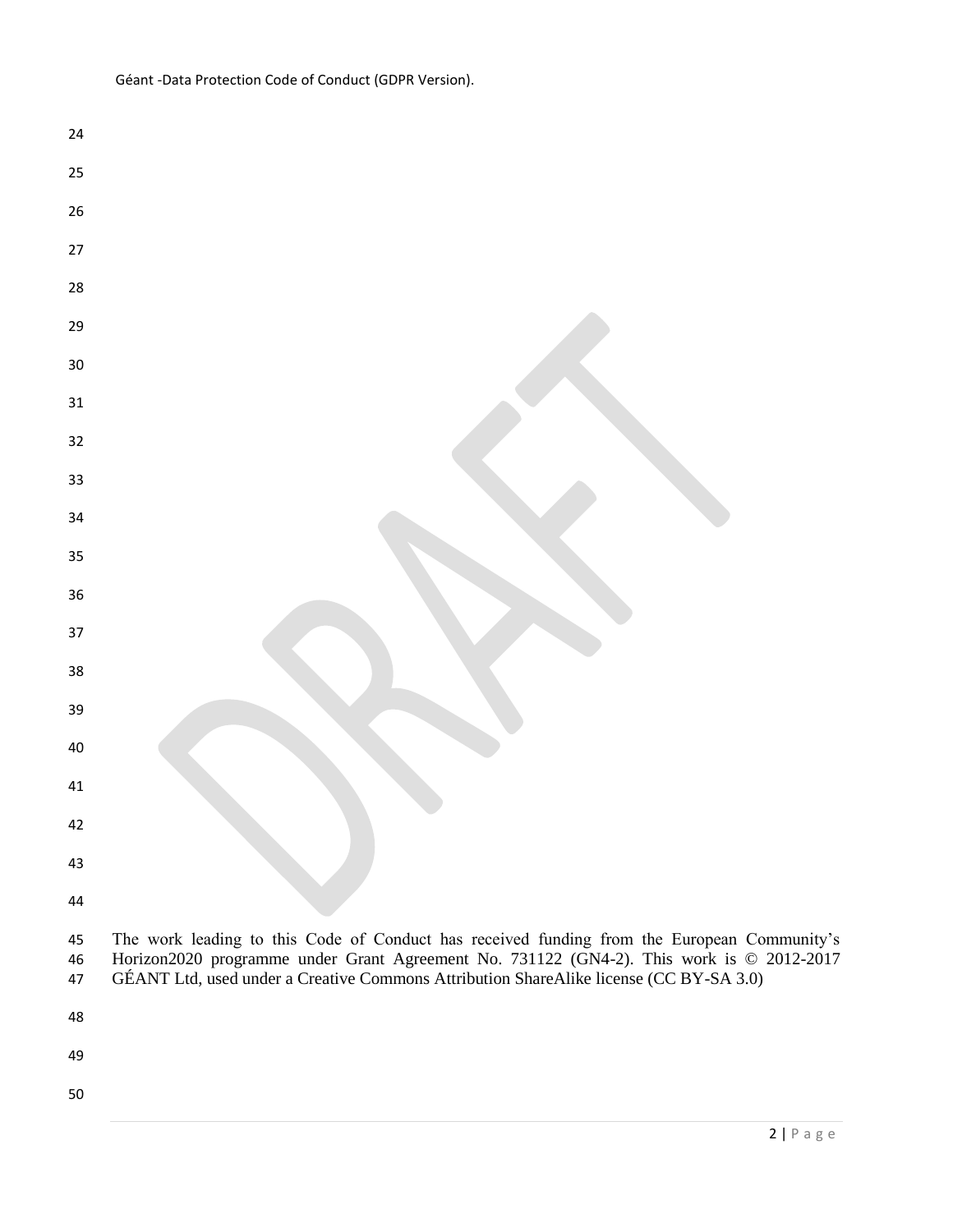#### <span id="page-2-0"></span>TABLE OF CONTENTS 51

| 52 |     |
|----|-----|
| 53 |     |
| 54 |     |
| 55 |     |
| 56 |     |
| 57 |     |
| 58 |     |
| 59 |     |
| 60 |     |
| 61 |     |
| 62 |     |
| 63 |     |
| 64 |     |
| 65 |     |
| 66 |     |
| 67 |     |
| 68 |     |
| 69 |     |
| 70 | .18 |
| 71 |     |
| 72 |     |
| 73 |     |
| 74 |     |
| 75 |     |
| 76 |     |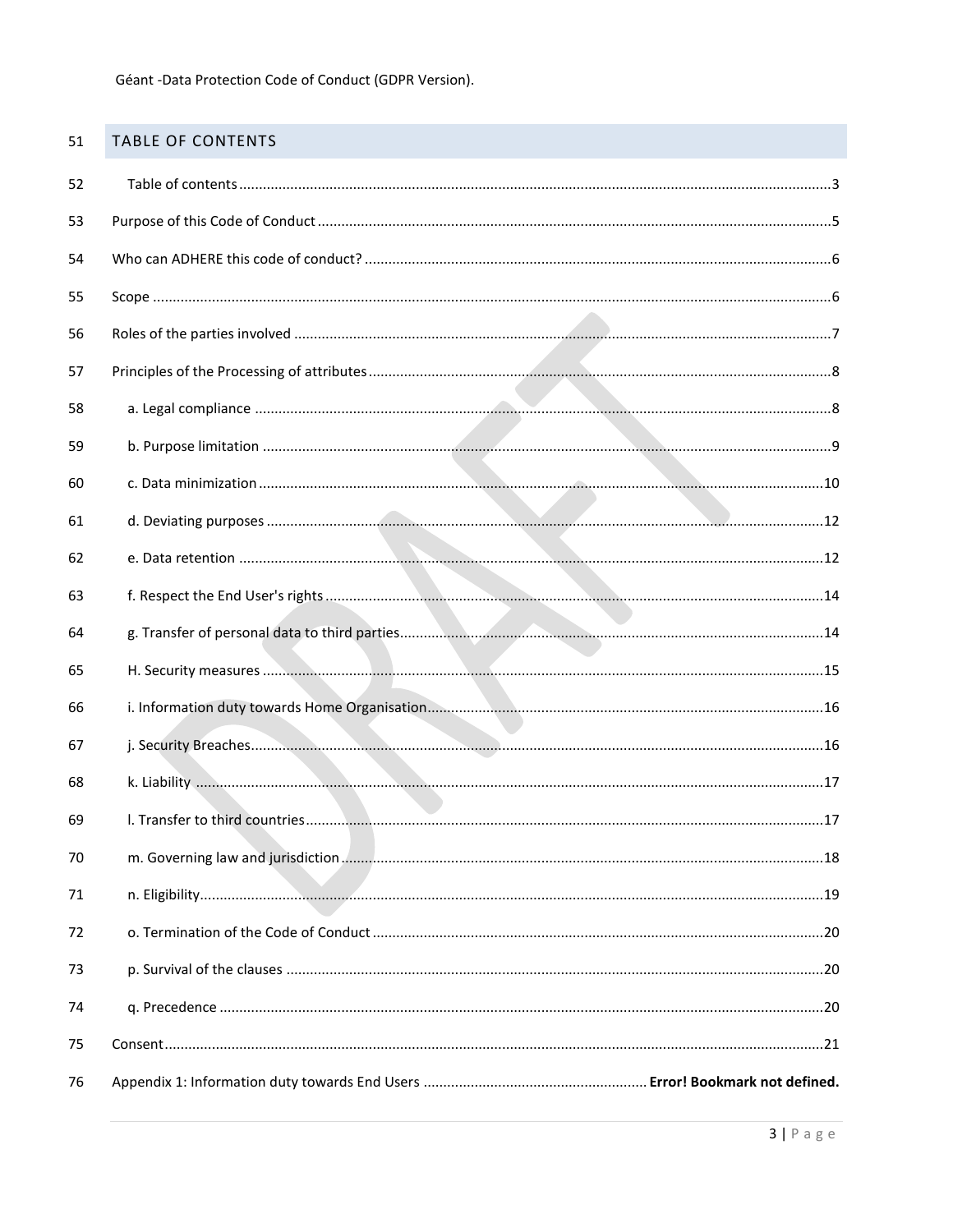| 77 |                                                                                                            |
|----|------------------------------------------------------------------------------------------------------------|
| 78 |                                                                                                            |
| 79 | How the Home Organisation should inform the End User on the Attribute release Error! Bookmark not defined. |
| 80 |                                                                                                            |
| 81 |                                                                                                            |
| 82 |                                                                                                            |
| 83 |                                                                                                            |
| 84 |                                                                                                            |
| 85 |                                                                                                            |
| 86 |                                                                                                            |
| 87 | Appendix 2: Information Security, technical and organisational guidelines for Service Providers 30         |
| 88 |                                                                                                            |
| 89 |                                                                                                            |
| 90 |                                                                                                            |
| 91 |                                                                                                            |
| 92 |                                                                                                            |
| 93 |                                                                                                            |
| 94 |                                                                                                            |
| 95 |                                                                                                            |
| 96 |                                                                                                            |
| 97 |                                                                                                            |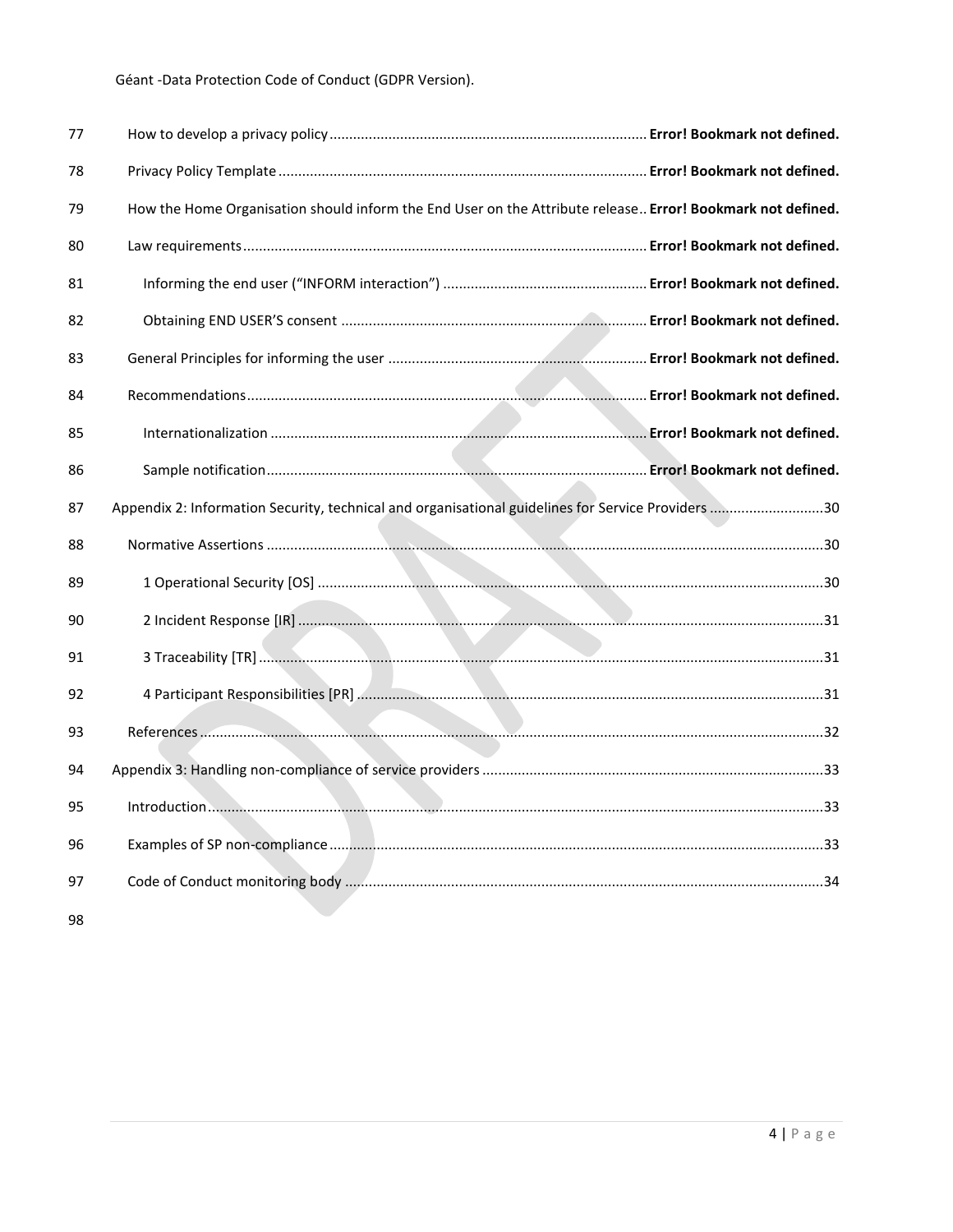#### <span id="page-4-0"></span>**PURPOSE OF THIS CODE OF CONDUCT**

 This Code of Conduct related to the sector of access management in the European Research Area is ruled by the Regulation (EU) 2016/679 of the European Parliament and of the Council of 27 April 2016 on the protection of natural persons with regard to the processing of personal data and on the free movement of such data (General Data Protection Regulation, GDPR), and repealing Directive 95/46/EC.<sup>1</sup> 

 This Code of Conduct complies with the data protection principles stemming from the General Data Protection Regulation, taking account the specific characteristics of the processing carried out in the academic sector, and respecting the national provisions adopted by member states.

 The Code of Conduct presents a harmonized approach to which Service Providers can commit when receiving End Users' personal data from the Home Organisations. Home Organisations will feel more comfortable to release affiliated End-User personal data to the Service Provider if they can see that the 111 Service Provider has taken measures to properly protect the data.

 This Code of Conduct constitutes a binding community code for the Service Providers that have committed to it.

 Without prejudice to the provisions as set forth in the agreement between the **Home Organisation** and the **Service Provider**, which in all cases takes precedence, this Code of Conduct sets the rules that Service Providers adhere to when they want to receive End Users' Attributes from **Home Organisations** or their Agent for enabling access to their services.

- This Code includes three appendices, detailing best practices on how to adhere to the rules of the Code.
- These appendices relate to:
- (1) information duties towards **End Users**,
- (2) information security guidelines for **Service Providers** and,
- (3) enforcement procedures for non-compliance with the Code of Conduct.
- Following article 40.2 of the GDPR, the following principles and rules will apply to the whole Code of Conduct:
- (a) fair and transparent processing;
- (b) the legitimate interests pursued by controllers in specific contexts;
- (c) the collection of personal data;

 $\overline{a}$ 

<sup>&</sup>lt;sup>1</sup> For further information regarding the purposes of this Code of Conduct, see the Explanatory Memorandum GEANT Code of Conduct of 16 May 2017;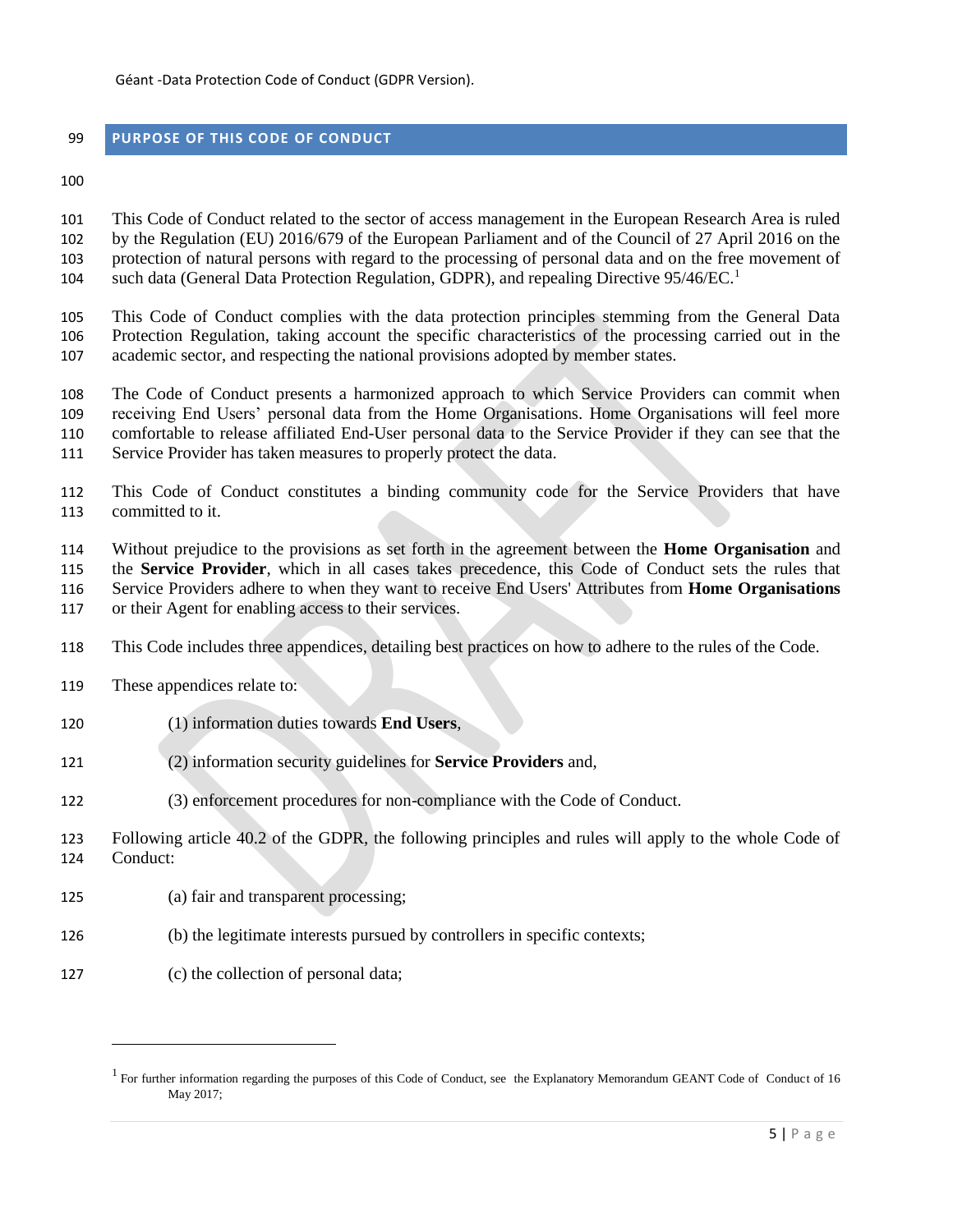- (d) the pseudonymisation of personal data;
- (e) the information provided to the public and to data subjects;
- (f) the exercise of the rights of data subjects;
- (g) the measures and procedures referred to in Articles 24 and 25 of the GDPR and the measures to ensure security of processing referred to in Article 32 of the GDPR;
- (h) the notification of personal data breaches to supervisory authorities and the communication of such personal data breaches to data subjects;
- (i) the transfer of personal data to third countries or international organisations; or

 (j) out-of-court proceedings and other dispute resolution procedures for resolving disputes between controllers and data subjects with regard to processing, without prejudice to the rights of data subjects pursuant to Articles 77.

#### <span id="page-5-0"></span>**WHO CAN ADHERE THIS CODE OF CONDUCT?**

 This Code of Conduct is addressed to any **Service Provider** established in any of the Member States of the European Union and in any of the countries belonging to the European Economic Area (all the Member States of the European Union, Iceland, Liechtenstein and Norway).

 Furthermore, **Service Providers** established in any third country offering an adequate level of data protection in the terms of the article 45 of the GDPR and International Organisations can also subscribe to this Code of Conduct.

 In addition to this, Article 40.3 of the GDPR gives the opportunity to **Service Providers** that do not fall under the territorial scope of the Regulation (Article 3, territorial scope) and that are established outside of the EEA to join this Code of Conduct in order to provide appropriate safeguards within the framework of transfers of personal data to third countries or international organisations under the terms referred to in

- point (e) of Article 46(2)..
- 

#### <span id="page-5-1"></span>**SCOPE**

- This Code of Conduct is limited to the processing of **Attributes which are released for enabling access**
- **to the** Service as described in clause [b. Purpose limitation.](#page-8-0)

 In case the Service Provider uses the attributes for purposes other than enabling access to the service, these activities fall out of the scope of this Code of Conduct.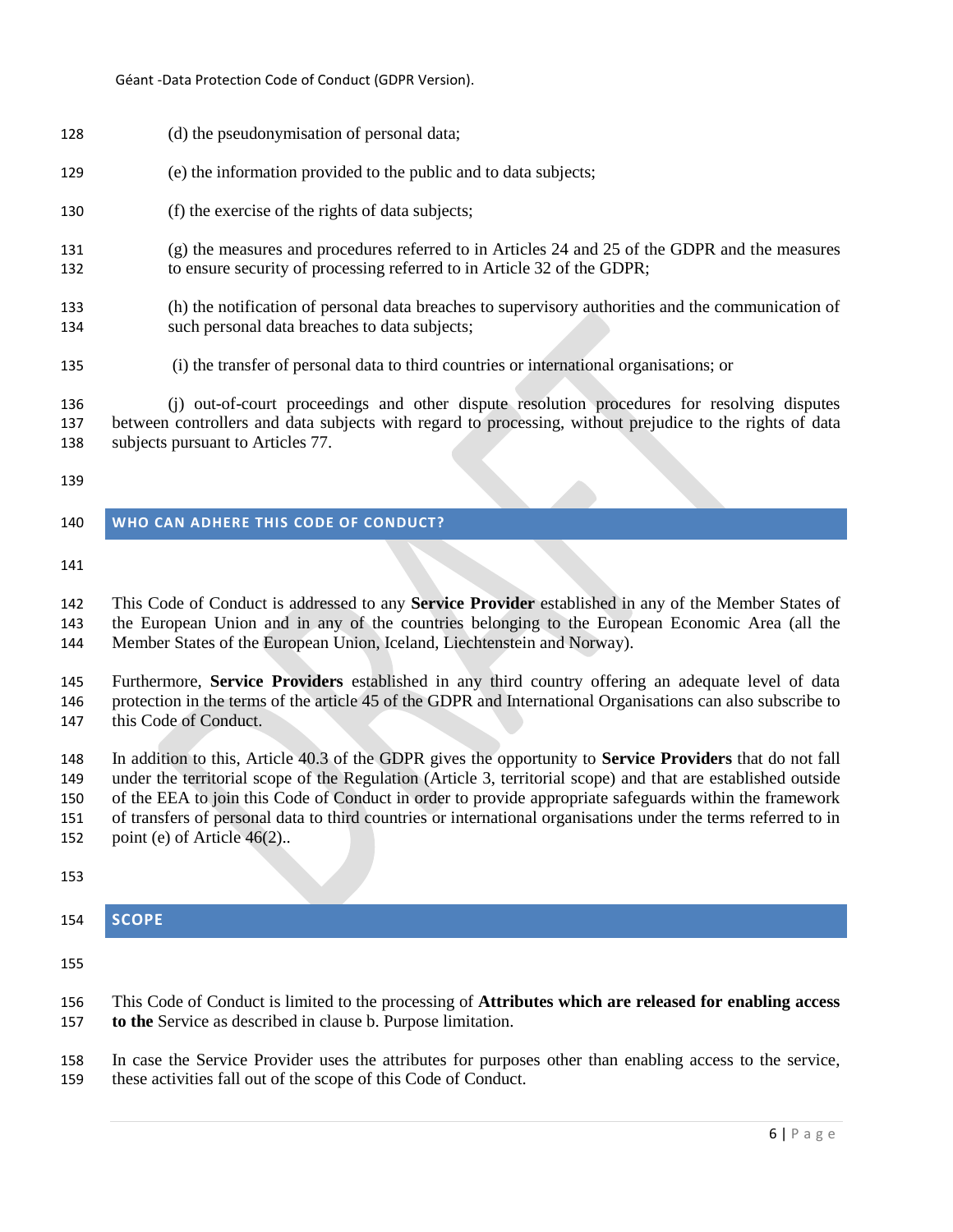#### <span id="page-6-0"></span>**ROLES OF THE PARTIES INVOLVED**

 This Code of Conduct is addressed to Service Providers acting as data controllers without prejudice of the processing agreement between the Service Provider and the Home Organisation as described in clause [q.](#page-19-2)  [Precedence.](#page-19-2)

- In the context of this Code of Conduct:
- 1. A **Home Organisation** acts as a data controller as to the wider relationship with the **End User**, for example operating the IdP server in respect of the Attributes. An Agent who operates the IdP server on behalf of the **Home Organisation** acts as a data processor. This includes also the Federation Operators who operate a (potentially centralised) IdP server on behalf of the **Home Organisation**.
- 2. A **Service Provider** acts as a data controller in respect of the **Attributes**, processing them for the purposes as described in the clause [b. Purpose limitation.](#page-8-0) In certain circumstances a **Service Provider** may be acting as a data processor, acting on behalf and as instructed by the **Home Organisation**.
- 3. An **End User** acts as a data subject whose personal data are being processed for the purposes as described in clause [b. Purpose limitation.](#page-8-0)
- 
- As far as the disclosure of the **Attributes** of the **End User** is concerned, the **Service Provider** is obliged to comply with the obligations of the Code of Conduct.
- The processing of the **Attributes** by the **Service Provider** for enabling access to the service is further explained in the Service-related Privacy Policy.
- In the case that a Federation and a Federation operator do not process the **Attributes** of the **End User**, no specific privacy policy needs to be put in place between the End User and the Federation Operator.

| 184 |  |
|-----|--|
| 185 |  |
| 186 |  |
| 187 |  |
| 188 |  |
| 189 |  |
| 190 |  |
| 191 |  |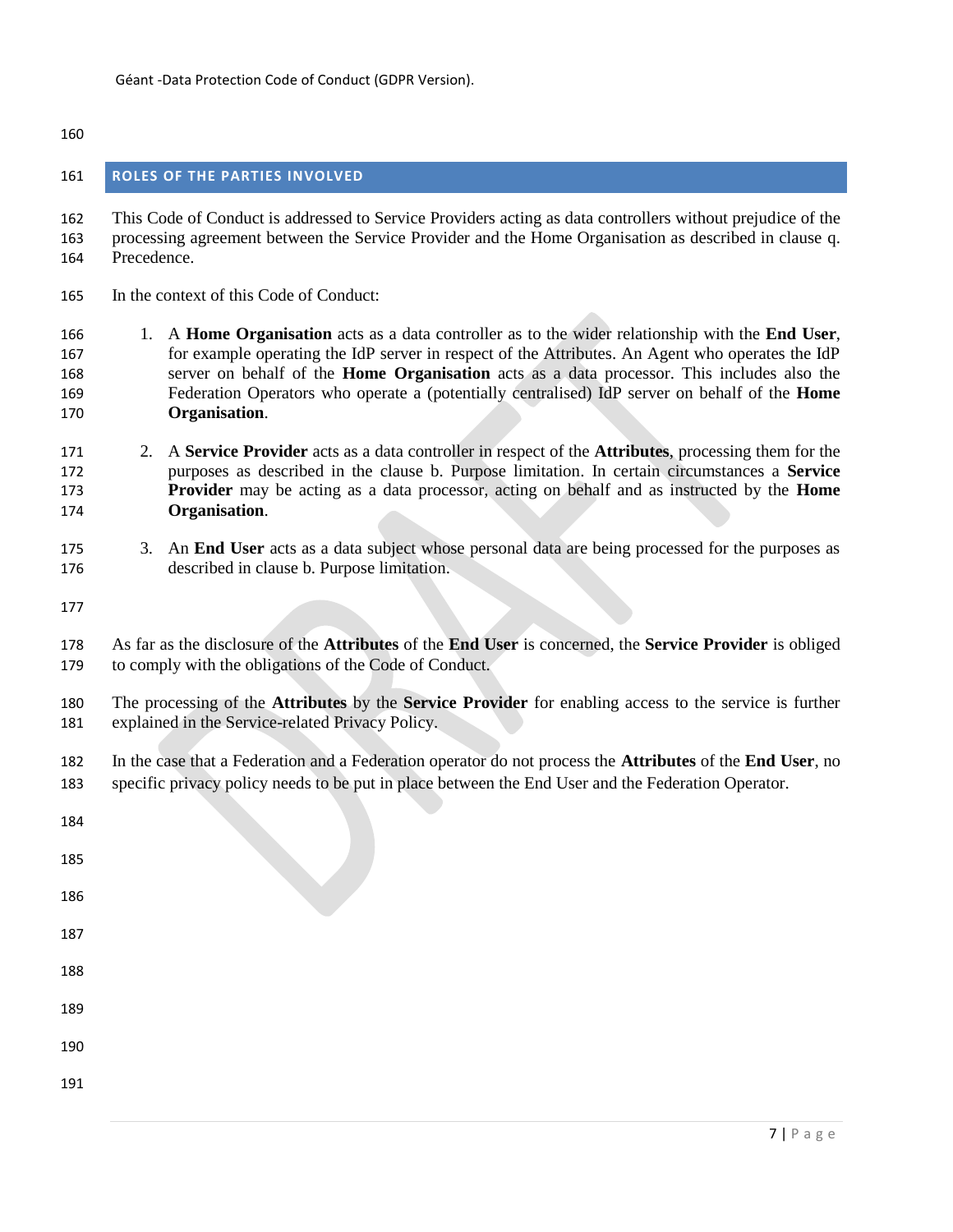#### <span id="page-7-0"></span>**PRINCIPLES OF THE PROCESSING OF ATTRIBUTES**

| 193 | To the extent the <b>Service Provider</b> acts as a data controller, it agrees and warrants: |
|-----|----------------------------------------------------------------------------------------------|
| 194 |                                                                                              |
| 195 | A. LEGAL COMPLIANCE                                                                          |

<span id="page-7-1"></span>

The Service Provider warrants to only process the Attributes in accordance with: this Code of Conduct, contractual arrangements with the Home Organisation or the relevant provisions of the Personal Data protection law applicable to the Service Provider,

- Where the Service Provider processes the Attributes, the Service Provider shall comply with:
- 198 1. the processing agreement between the Home Organisation and the Service Provider
- 2. the provisions of this Code of Conduct; and
- 3. applicable Data Protection Laws

All personal data processing activities carried out in this context shall comply with the GDPR.

 The **Service Provider** based in the EEA territory commits to process the End User's **Attributes** in accordance with the applicable European data protection legislation. In principle, a Service Provider established in the EEA territory, subject to the European Data Protection legislation, shall not find himself in a situation where their national data protection laws would contradict this Code of Conduct.

 The **Service Provider** based outside the EEA commits to process the End User's Attributes in accordance with the GDPR, this Code of Conduct and the eventual contractual arrangements (e.g: EU model clauses).

 The **Service Provider** is expected to examine if any point in this Code of Conduct enters into conflict with the national data protection laws of his jurisdiction. In case of conflict of laws, the national law of his jurisdiction should be applicable and the Service Provider shall not commit to the Code of Conduct.

 **Service Providers** established outside the EEA territory but in a country offering an adequate data protection pursuant to Article 45 of the GDPR, should assess the compliance of this Code of Conduct with their local laws. The **Service Provider** shall not commit to the Code of Conduct.

 As far as Service Providers established in countries outside the EEA territory without offering an adequate level of protection pursuant to Article 45 of the GDPR are concerned, they shall, together with this Code of Conduct, engage on binding and enforceable commitments to apply the appropriate safeguards, including as regards data subjects' rights.

- **Service Providers** may be subject to internal regulations and policies of Intergovernmental Organisations.
- Regarding the applicable law,, see clause [m. Governing law and jurisdiction.](#page-17-1)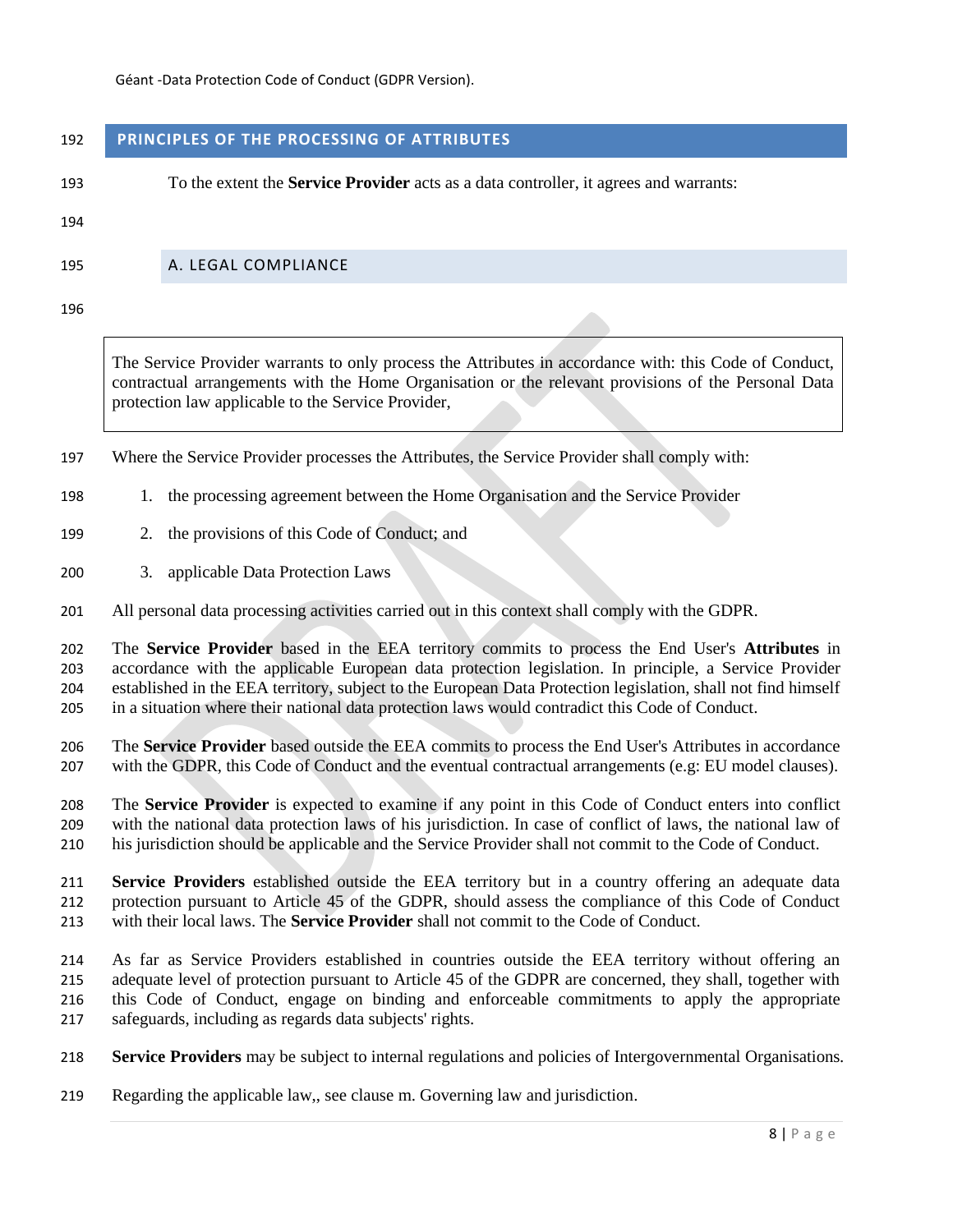In the event of conflict between the provisions of this Code of Conduct and the provisions of a contractual arrangement with the Home Organisation, see clause [q. Precedence](#page-19-2)

#### <span id="page-8-0"></span>B. PURPOSE LIMITATION

The **Service Provider** warrants processing Attributes of the **End User** solely for the purposes of enabling access to the services.

 The Service Providers agree that the End User's personal data is processed for the purposes of the legitimate interests pursued by the Service Provider. The Attributes shall not be further processed in a

manner which is not compatible with the initial purposes (Article 5.b of the GDPR).

The Service Provider must ensure that Attributes are used only for enabling access to the service. As far

as the use of Attributes deviating purposes is concerned, please, see clause [d. Deviating purposes](#page-11-0)

[The Service Provider commits not to process the Attributes for further purposes than enabling access,](#page-11-0)  [unless the End User has given prior consent to the Service Provider \(see Consent](#page-11-0) ).

- .
- In practice, enabling access to the service covers:

 **Authorisation:** i.e. managing **End User's** access rights to services provided by the **Service Provider** based on the **Attributes**. Examples of such **Attributes** are those describing the End User's **Home Organisation** and organisation unit, their role and position in the **Home Organisation** (whether they are university members, students, administrative staff, etc.) and, for instance, the courses they are taking or teaching. The provenance of those **Attributes** is important for information security purposes; therefore, authorisation cannot be based on an Attribute that a user has self-asserted.

 **Identification** i.e. **End Users** need to have a personal account to be able to access their own files, datasets, pages, documents, postings, settings, etc. The origin of an **Attribute** used for identification is important; to avoid an identity theft, one cannot self-assert their own identifier. Instead, the Identity Provider server authenticates them and provides the **Service Provider** an **Attribute** that contains their authenticated identifier.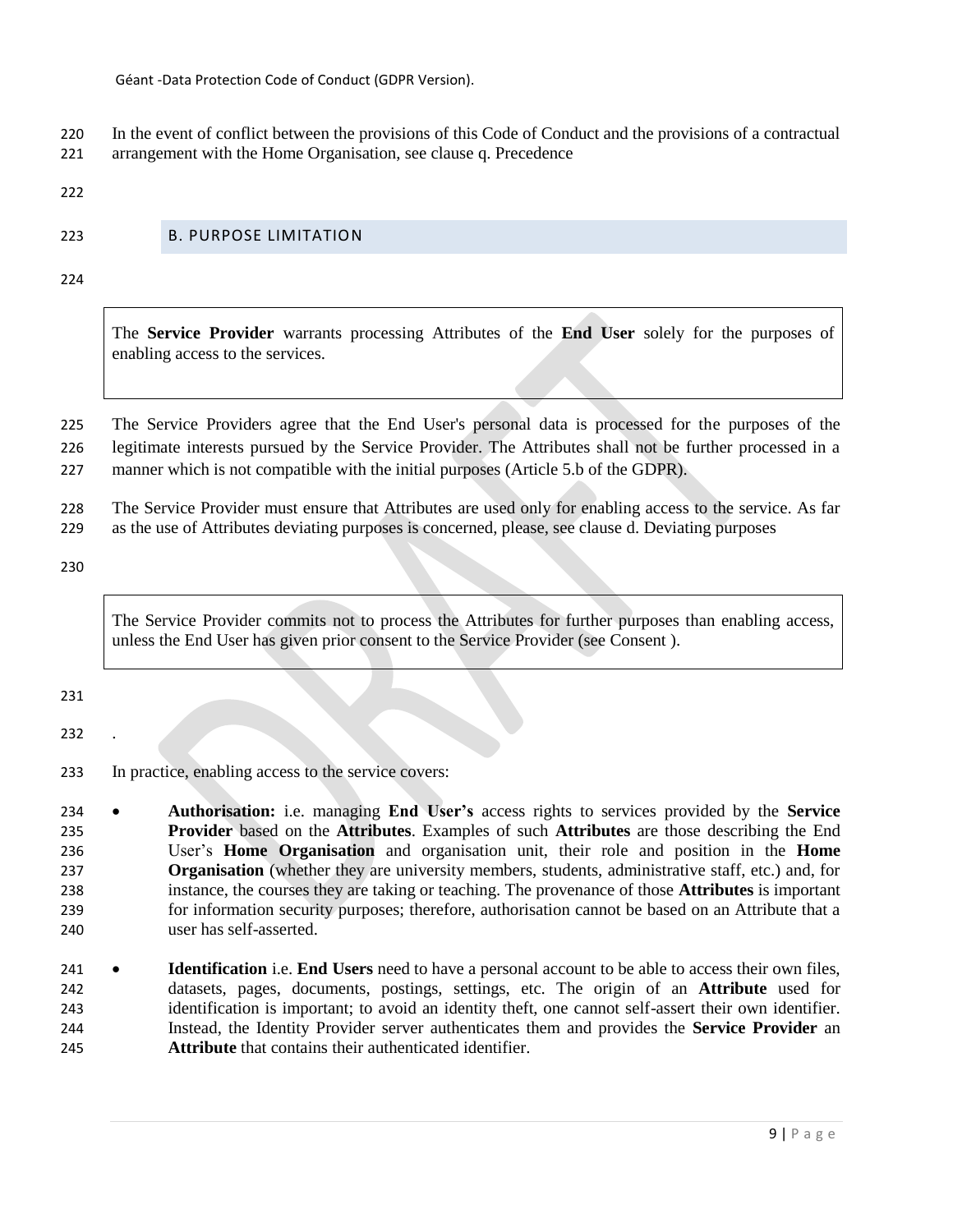- **Transferring real-world's trust** to the online world i.e. if the **Service Provider** supports a user community that exists also in the real world, **Attributes** can be used to transfer that community to the online world. For instance, if the members of the user community know each other's by name in the real world, it is important that their names (or other identifiers) are displayed also in any discussion or collaboration forum offered by the **Service Provider**. The source of those **Attributes** is important; to avoid identity theft, one cannot assume user's name to be self-asserted but retrieved from a trustworthy source.
- **Researcher unambiguity** i.e. ensuring that a researcher's scientific contribution is associated properly to them and not to a wrong person (with potentially the same name or initials). In the research sector, publishing scientific results is part of researchers' academic career and the researchers expect to receive the merit for their scientific contribution. There are global researcher identification systems (such as ORCID and ISNI) which assign identifiers for researchers to help scientific Service Providers to properly distinguish between researchers, even if they change their names or organisation they are affiliated with.
- **Accounting and billing:** Personal data can be processed for accounting (for instance, that the consumption of resources does not exceed the resource quota) and billing purposes. In the research and education sector, the bill is not always paid by the End User but by their Home Organisation, project, grant or funding agency.
- **Information Security:** personal data can be processed for ensuring the integrity, confidentiality and availability of the service (e.g.: incident forensic and response)
- **Other functionalities** offered by the **Service Provider** for enabling access to the services, i.e. using **Attributes** of users for the purposes of other functionalities offered by the Service Provider. It is common that services on the Internet send e-mail or other notifications to their users regarding their services. Examples of scenarios where processing End User's email address or other contact detail falls within the scope of enabling access to the service include for instance:
- **the End User's application to access the resources has been approved by** 272 the resource owner;
- **the End User's permission to use a resource is expiring or they are** running out of the resource allocation quota;
- 275 someone has commented the End User's blog posting or edited their wiki 276 page.
- Conversely, processing End User's e-mail address for sending them commercial or unsolicited messages does not fall within the scope of enabling access to the service of the **Service Provider**.
- 
- <span id="page-9-0"></span>C. DATA MINIMIZATION
-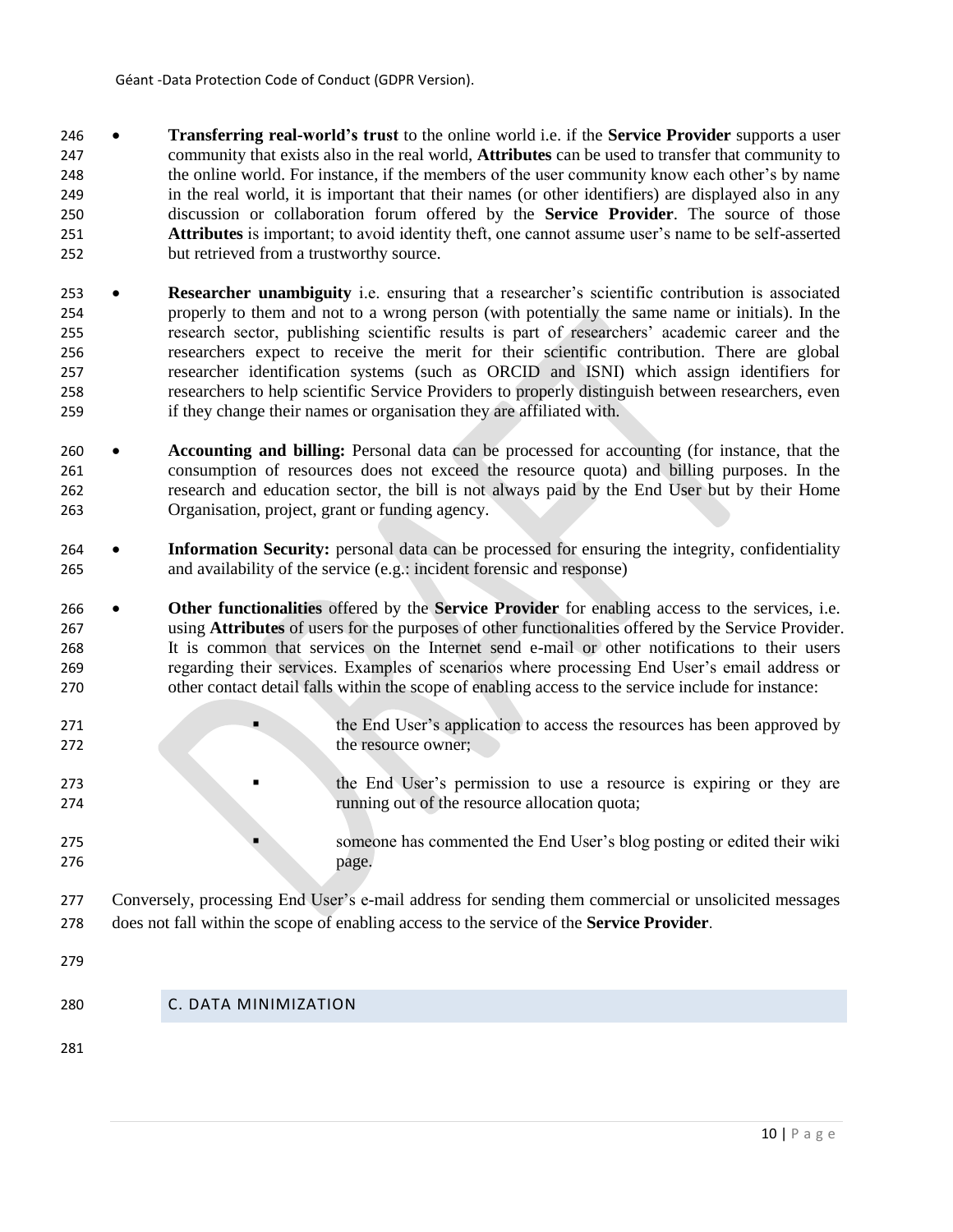The Service Provider warrants to minimise the Attributes requested from a **Home Organisation** to those that are adequate, relevant and not excessive for enabling access to the service and, where a number of Attributes could be used to provide access to the service, to use the least intrusive Attributes possible.

| 283<br>284                      | enabling access in the context of the service: | The following list presents examples of attributes that are <b>adequate</b> , relevant and not excessive for                                                                                                                                                                                                                        |
|---------------------------------|------------------------------------------------|-------------------------------------------------------------------------------------------------------------------------------------------------------------------------------------------------------------------------------------------------------------------------------------------------------------------------------------|
| 285<br>286                      |                                                | an attribute (such as, eduPersonAffiliation, eduPersonEntitlement or schacHomeOrganisation)<br>indicating the End User's permission to use the service:                                                                                                                                                                             |
| 287<br>288                      |                                                | a trusted value provided by the IdP is needed instead of a value self-<br>asserted by the End User                                                                                                                                                                                                                                  |
| 289<br>290                      |                                                | an attribute (such as, SAML2 PersistentId) uniquely identifying the End User required, for<br>instance, to store the End User's service profile:                                                                                                                                                                                    |
| 291<br>292                      |                                                | a trusted value provided by the IdP is needed. The End User cannot self-<br>assert their unique identifier                                                                                                                                                                                                                          |
| 293<br>294                      | be used                                        | if there are several alternative unique identifiers available for the service, the least intrusive must                                                                                                                                                                                                                             |
| 295<br>296                      |                                                | pseudonymous bilateral identifier (such as, SAML2 persistentId) is<br>preferred                                                                                                                                                                                                                                                     |
| 297<br>298<br>299<br>300<br>301 |                                                | if there is a legitimate reason to match the same End User's accounts<br>between two Service Providers, a Service Provider can request a more<br>identifier<br>(such<br>eduPersonPrincipalName<br>intrusive<br>as<br><b>or</b><br>eduPersonUniqueID), whose value for a given user is shared by several<br><b>Service Providers</b> |
| 302<br>303<br>304<br>305        |                                                | if there is a legitimate reason for an End User (such as, a researcher) to<br>keep their identity and profile in the Service Provider even when the<br>organisation they are affiliated with changes, a permanent identifier<br>(such as, ORCID identifier) can be used                                                             |
| 306<br>307<br>308               |                                                | a name attribute (such as commonName or DisplayName attribute) is necessary for a wiki or<br>other collaboration platform, if the End Users know each other in real life and need to be able to<br>transfer their existing real-world trust to an online environment.                                                               |
| 309<br>310                      |                                                | if knowing the contributor's name is important for the collaboration, the<br>name can be released.                                                                                                                                                                                                                                  |
| 311<br>312                      |                                                | otherwise, the user may be indicated as "unknown" or a pseudonym the<br>user has selected or the system has assigned to him/her.                                                                                                                                                                                                    |
|                                 |                                                |                                                                                                                                                                                                                                                                                                                                     |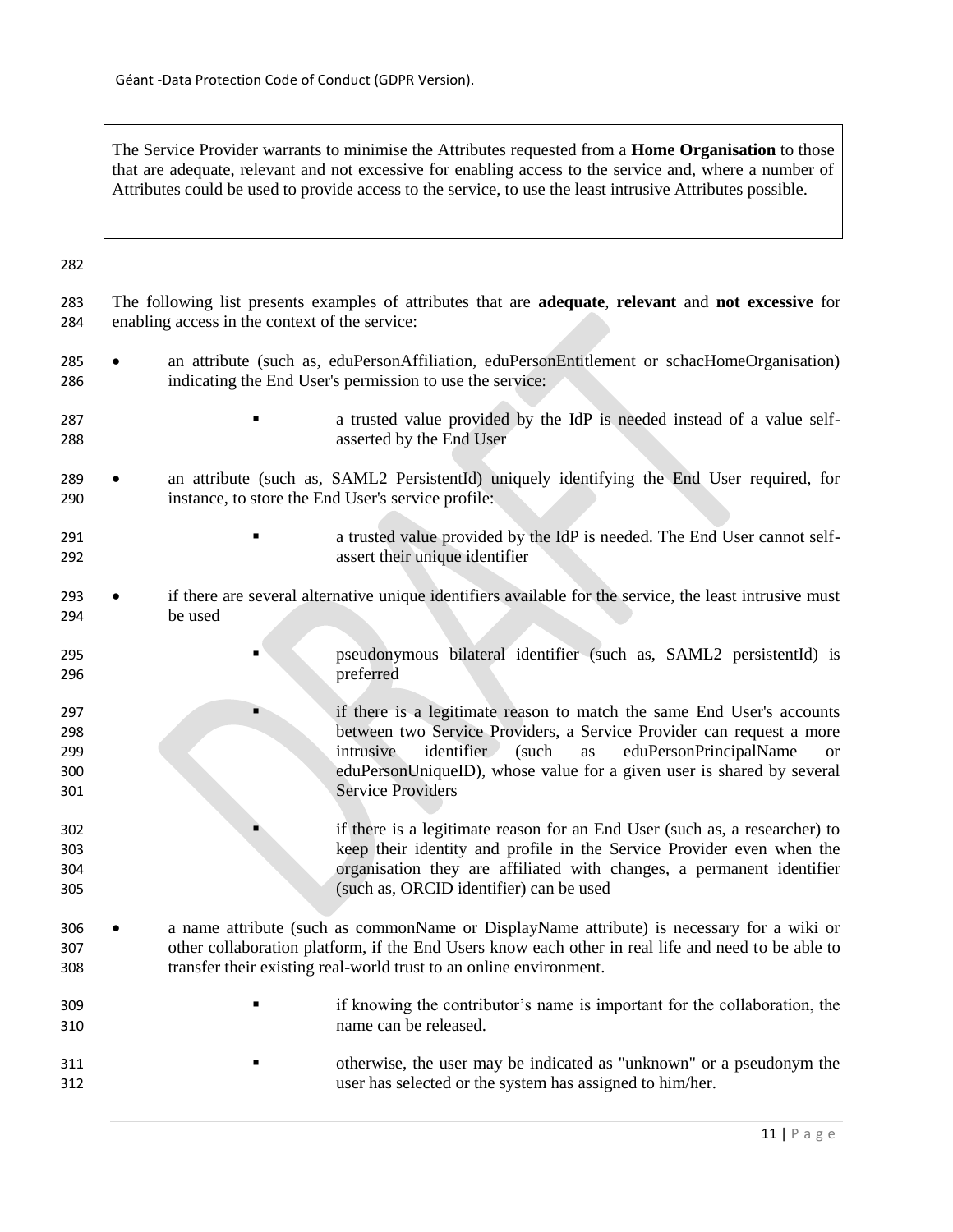e-mail address or other contact details, if it is necessary to contact the **End User** for the proper functioning of the services offered by the **Service Provider**.

 In the context of this Code of Conduct, under no circumstances a **Service Provider** is authorized to request End User's Personal Data revealing racial or ethnic origin, political opinions, religious or philosophical beliefs, trade-union membership, genetic data, biometric data for the purposes of uniquely identifying a natural person or data concerning health or sex life or sexual orientation.

<span id="page-11-0"></span>

D. DEVIATING PURPOSES

The Service Provider commits not to process the Attributes for further purposes than enabling access, unless the End User has given prior consent to the Service Provider (see [Consent](#page-20-0) ).

If the Service Provider wants to use the Attributes for purposes other than "enabling access to the service"

 (see clause [b. Purpose limitation\)](#page-8-0), it can only do so only if the End User gives his or her consent to the Service Provider.

- 326 Examples of deviating purposes<sup>2</sup> are: including End User's e-mail address to a newsletter offering new
- services, selling the Attributes to third parties, transferring information to third parties such as the search history, profiling activities etc.

<span id="page-11-1"></span>E. DATA RETENTION

 $\overline{a}$ 

The Service provider shall delete or anonymize all **Attributes** as soon as they are no longer necessary for the purposes of providing the service.

 Under the GDPR, anonymized data does not constitute personal data; therefore, anonymized data can be kept indefinitely.

<sup>&</sup>lt;sup>2</sup> Consult Article's 29 Working Party [Opinion 03/2013 on purpose limitation.](http://ec.europa.eu/justice/data-protection/article-29/documentation/opinion-recommendation/files/2013/wp203_en.pdf) This document can guide the Service Provider to ascertain whether the purpose for the processing of the personal data is compatible or not.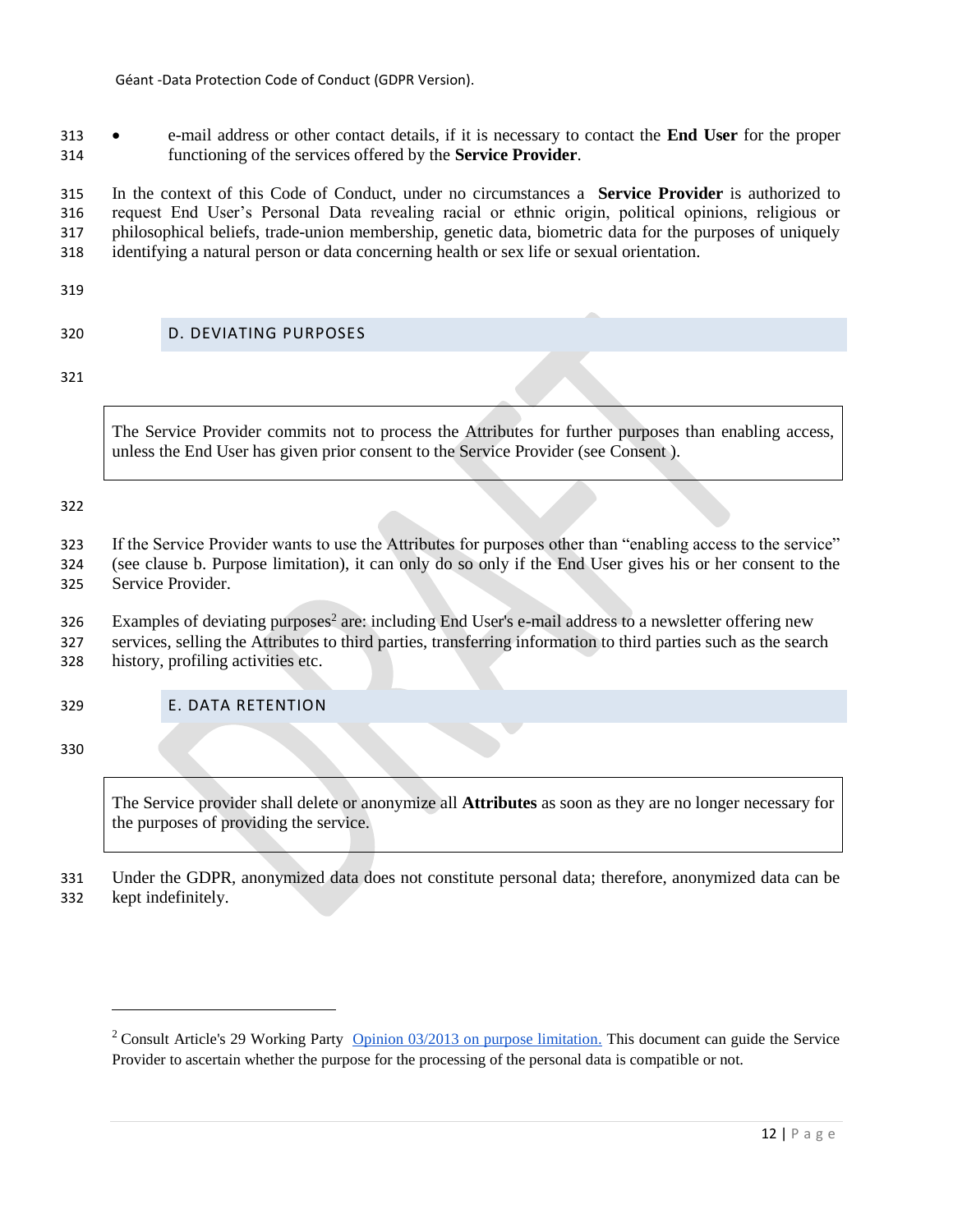The retention period of the **Attributes** depends on the particularities of the service and it needs to be decided by the **Service Provider**. However, a **Service Provider** shall not store the **Attributes** for an unlimited or indefinite period of time.

 The **Service Provider** has to implement an adequate data retention policy compliant with the GDPR and other applicable data protection legislation. The existence of this policy must be communicated in the Service Provider'sprivacy policy (see clause [i. Information duty towards Home Organisation\)](#page-15-0).

 For instance, the **Attributes** could be deleted after the expiration of the **End User's** session in the web service. On the other hand, for other services, it may be necessary to store the **Attributes** for a longer period of time.

 In principle the data must be deleted or anonymised if the **End User** (or their **Home Organisation**) no longer wishes to use the service.

 However, in many cases, the **End User** does not explicitly inform the **Service Provider** that they no longer wish to use the service, they just do not log in to the service anymore. In this case it is considered as a good practice to delete or anonymise the **End User's** personal data if they have not logged in for 18 months.

 On the other hand, there are also circumstances where an **End User** not signing in does not necessarily mean that they no longer wish to use the service. The **Service Provider** shall implement appropriate processes to manage this type of situations. For instance:

- 351 if the service is an archive for scientific data, the researchers who deposit their datasets to the archive may still remain the owners or custodians of the dataset although they do not log in for a while.
- 354 if the service is a Git (a widely used source code management system) an **End User** uses to publish their computer program code, the **End User** may still want to be able to log in and maintain their code, although they have not logged in for a while.
- $\bullet$  if the service is a repository where researchers publish their scientific findings and contribution, the researchers still want to have their name and other **Attributes** attached to the finding, although they do not regularly log in.
- 360 if the service is a collaborative application (such as, a wiki or a discussion board) where the **End User** has their name or other **Attribute** attached to their contribution to let the other users learn and assess the provenance of the contribution and attribute it to a specific person.
- The Personal Data, including log files, do not need to be removed or anonymised as long as they are needed:
- <sup>365</sup> for archiving purposes in the public interest, scientific or historical research purposes or statistical purposes;
- 367 for compliance with a legal obligation which requires processing by International, European or Member State law to which the **Service Provider** is subject;
- 369 for the performance of a task carried out in the public interest;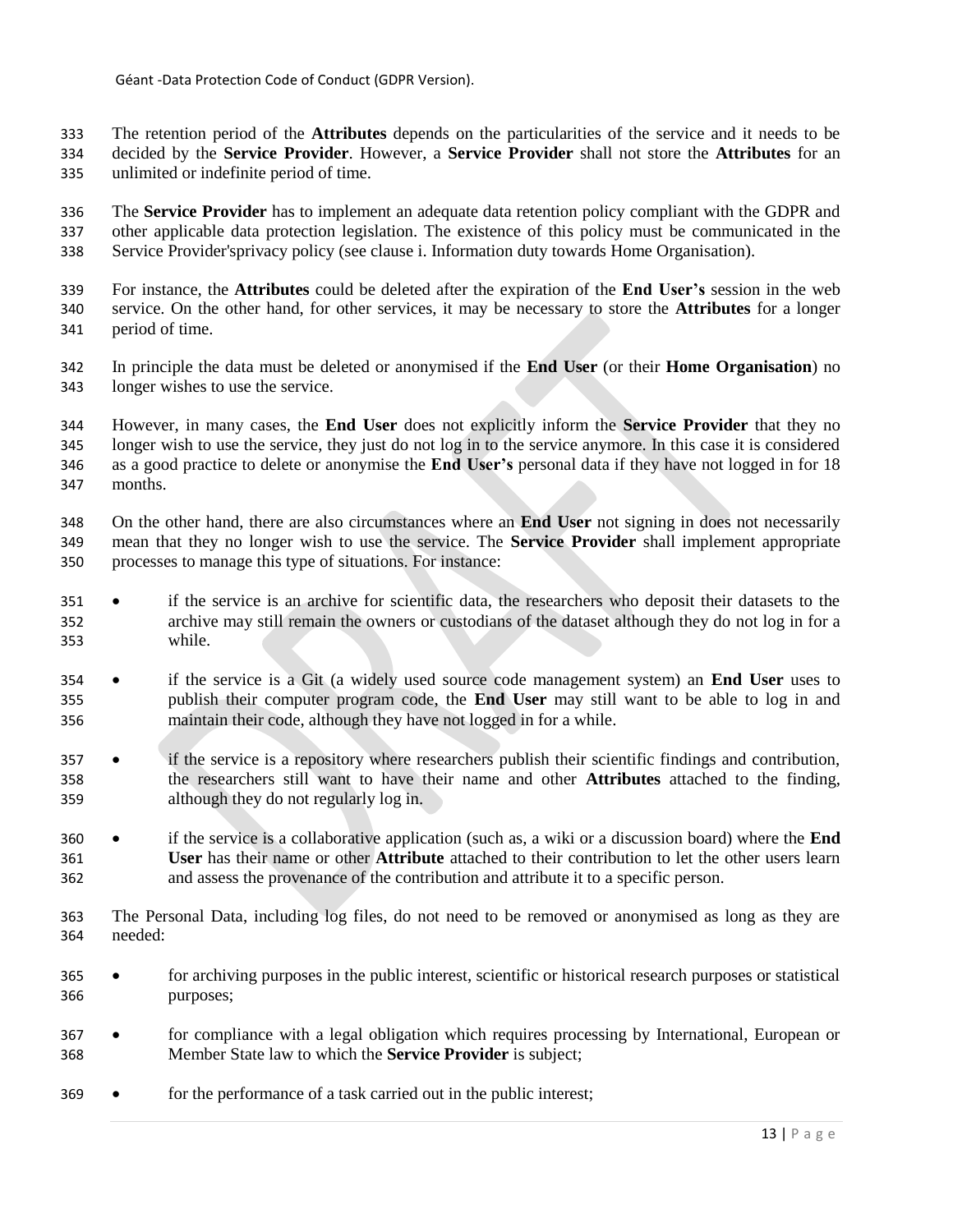- 370 for the establishment, exercise or defence of legal claims, such as resource allocation or invoices;
- 371 for exercising the right of freedom of expression and information.

#### <span id="page-13-0"></span>F. RESPECT THE END USER'S RIGHTS

The Service Provider shall respect End User's rights, including the right to access to personal data, the right to request correction of any inaccurate information relating to them and the right to request deletion of any irrelevant Personal Data the Service Provider holds about him or her.

#### <span id="page-13-1"></span>G. TRANSFER OF PERSONAL DATA TO THIRD PARTIES

The Service Provider shall not to transfer Attributes to any third party (such as a collaboration partner) except:

a) if mandated by the Service Provider for enabling access to its service on its behalf, or

b) if the third party is committed to the Code of Conduct or has undertaken similar duties considered sufficient under the data protection law applicable to the Service Provider or

c) if prior Consent has been given by the End User.

 The Service Provider shall not transfer Attributes to any third party (such as a collaboration partner) except:

- a) if the third party is a data processor for the Service Provider in which case an ordinary controller-processor relationship applies between the Service Provider and the third party working on behalf of the Service Provider. The Service Provider must conclude a written agreement with such data processor in accordance with applicable laws.
- b) if the third party which is also committed to the Code of Conduct. This is expected to be the case for various collaborative research scenarios, where the service is provided to the **End User** by several data controllers working in collaboration.
- A typical scenario is a proxy setup where a research collaboration has a **Service Provider** that receives **Attributes** from **Home Organisations** and passes on (parts of) those **Attributes** to third parties providing the actual or additional services. In that case, the proxy **Service Provider** must make sure all third parties receiving Attributes are committed to the Code of Conduct or similar.
- In contrast, if none of the **Attributes** received from the **Home Organisation** are being passed on, e.g. when only an internal identifier assigned by the proxy is sent to the third parties, the proxy does not need to make sure those third parties are committed to the Code of Conduct.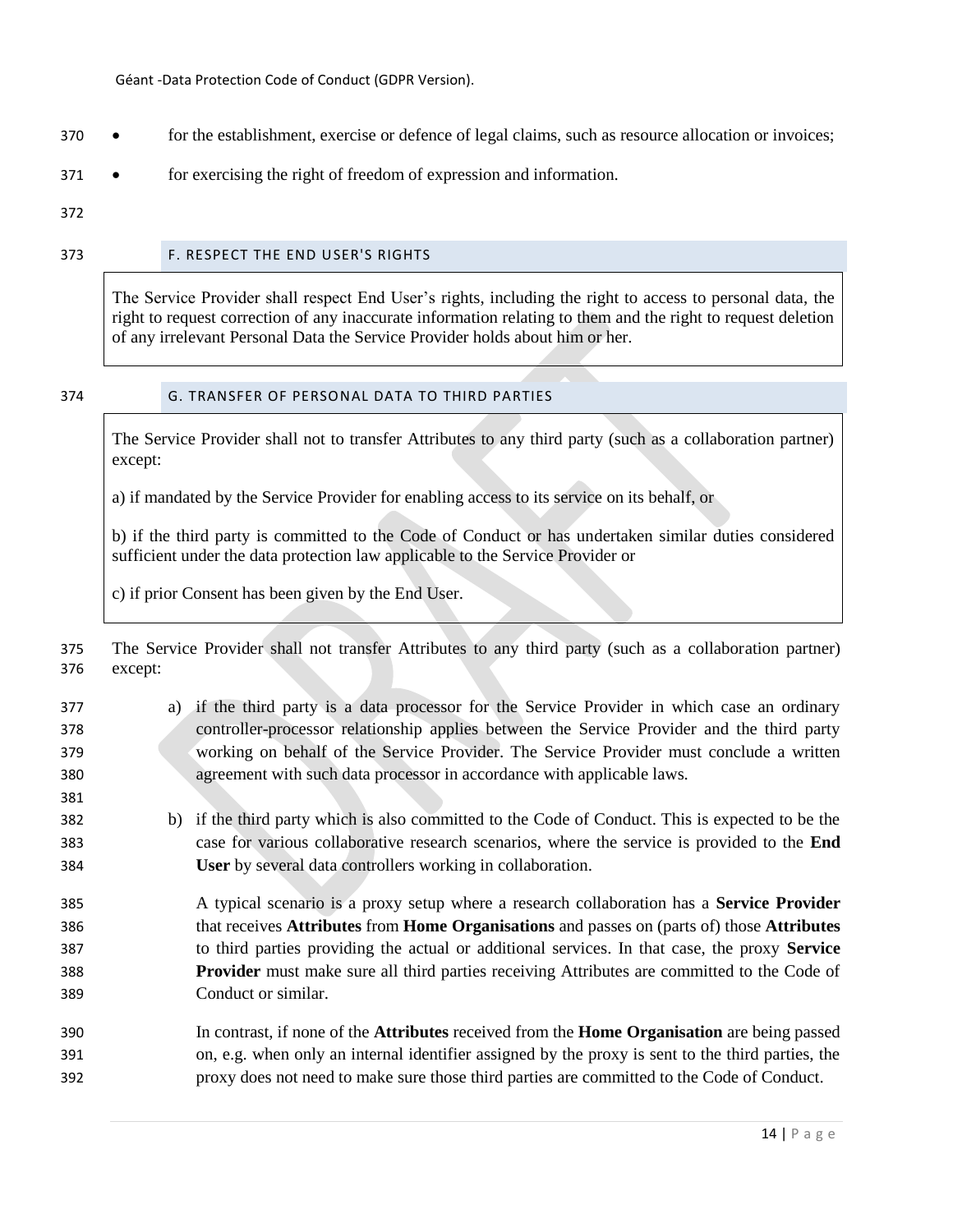In a Service Provider proxy set-up, the organisation acting as the proxy (and operating the proxy server) needs to assume a role as the intermediary between the **Home Organisation** and the third party. For instance, the proxy needs to relay the suspected privacy or security breaches to the **Home Organisation** or its Agent, as described in clause [H. Security](#page-14-0)  [measures.](#page-14-0)

398 c) if prior consent has been given by the **End User** as described in [Consent](#page-20-0)

399

<span id="page-14-0"></span>400 H. SECURITY MEASURES

401

The **Service Provider** warrants taking appropriate technical and organisational measures to safeguard Attributes against accidental or unlawful destruction or accidental loss, alteration, unauthorized disclosure or access. These measures shall ensure a level of security appropriate to the risks represented by the processing and the nature of the data to be protected, having regard to the state of the art and the cost of their implementation.

 The **Service Provider** shall implement the security measures described in [Appendix 2: Information](#page-29-0)  [Security, technical and organisational guidelines for Service Providers.](#page-29-0) The Service Provider can also implement such additional security measures which, evaluated together, provide at least the same level of security as the level of security provided by the measures described in Appendix 2.

#### <span id="page-14-1"></span>406 I. INFORMATION DUTY TOWARDS END USER

407

The **Service Provider** shall provide -at first contact- the **End User** with a Privacy Policy.

This Privacy Policy must be concise, transparent, intelligible and provided in an easily accessible form.

The Privacy Policy shall contain at least the following information:

- the name, address and jurisdiction of the **Service Provider**; where applicable
- the contact details of the data protection officer, where applicable;
- the purpose or purposes of the processing of the **Attributes**;
- a description of the **Attributes** being processed as well as the legal basis for the processing;
- the third party recipients or categories of third party recipient to whom the Attributes might be disclosed, and proposed transfers of **Attributes** to countries outside of the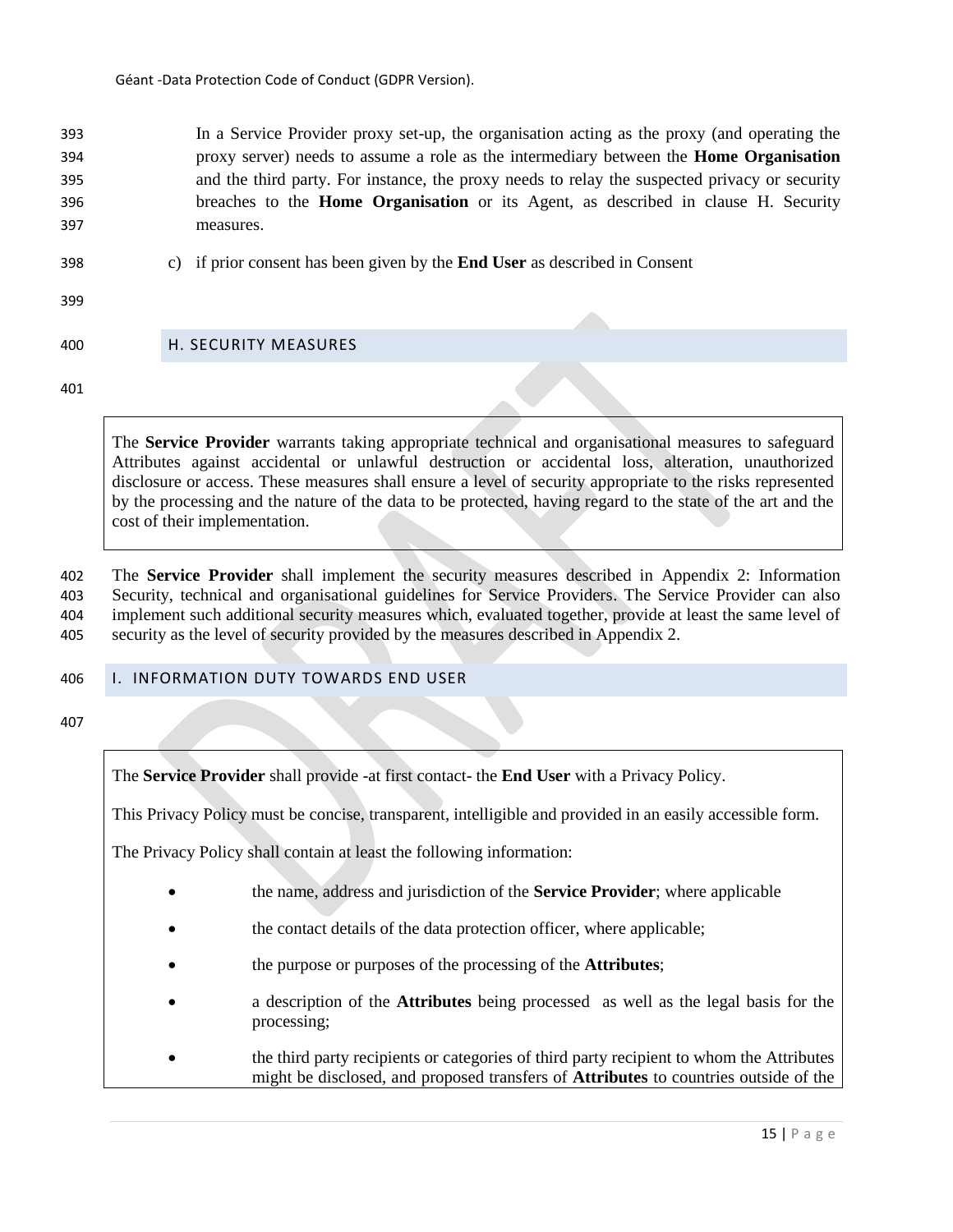European Economic Area;

- the existence of the rights to access, rectify and delete the **Attributes** held about the **End User**;
- the retention period of the **Attributes**;
- a reference to this Code of Conduct;
- the right to lodge a complaint with a supervisory authority;

 The Privacy Policy can be, for instance, linked to the front page of the service. It is important that the **End User** can review the policy before they log in for the first time. The Privacy Policy shall use clear and plain language.

 The **Service Provider** may include additional information, but must include as a minimum the information described above. The additional information could for example refer to the additional data processing activities of the **Service Provider**.

 Additional processing activities must comply with the provisions of clause [d. Deviating purposes](#page-11-0) and be included in the Privacy Policy

 The Service Providers are advised to make use of the Privacy Policy template that belongs to the supporting material of the Code of Conduct in [Appendix 1: Information duty towards End Users.](#page-21-0)

<span id="page-15-0"></span>I. INFORMATION DUTY TOWARDS HOME ORGANISATION

The **Service Provider** commits to provide to the **Home Organisation** or its Agent at least the following information:

- a) a machine-readable link to the Privacy Policy;
- b) indication of commitment to this Code of Conduct;
- c) any relevant updates or changes in the local data protection legislation that may affect this Code of Conduct.

GÉANT has put in place a scalable technical solution allowing Service Providers to add their adherence

to this Code of Conduct and to communicate its privacy policy's URL. This information is shared with

the Home Organisation's Identity Provider server prior to sharing the End User's Attributes to the Service

Provider.

 The current technical infrastructure is based on standard SAML 2.0 metadata management and distribution system operated by Federation operators. However this Code of Conduct will apply despite the future changes in the technical infrastructure.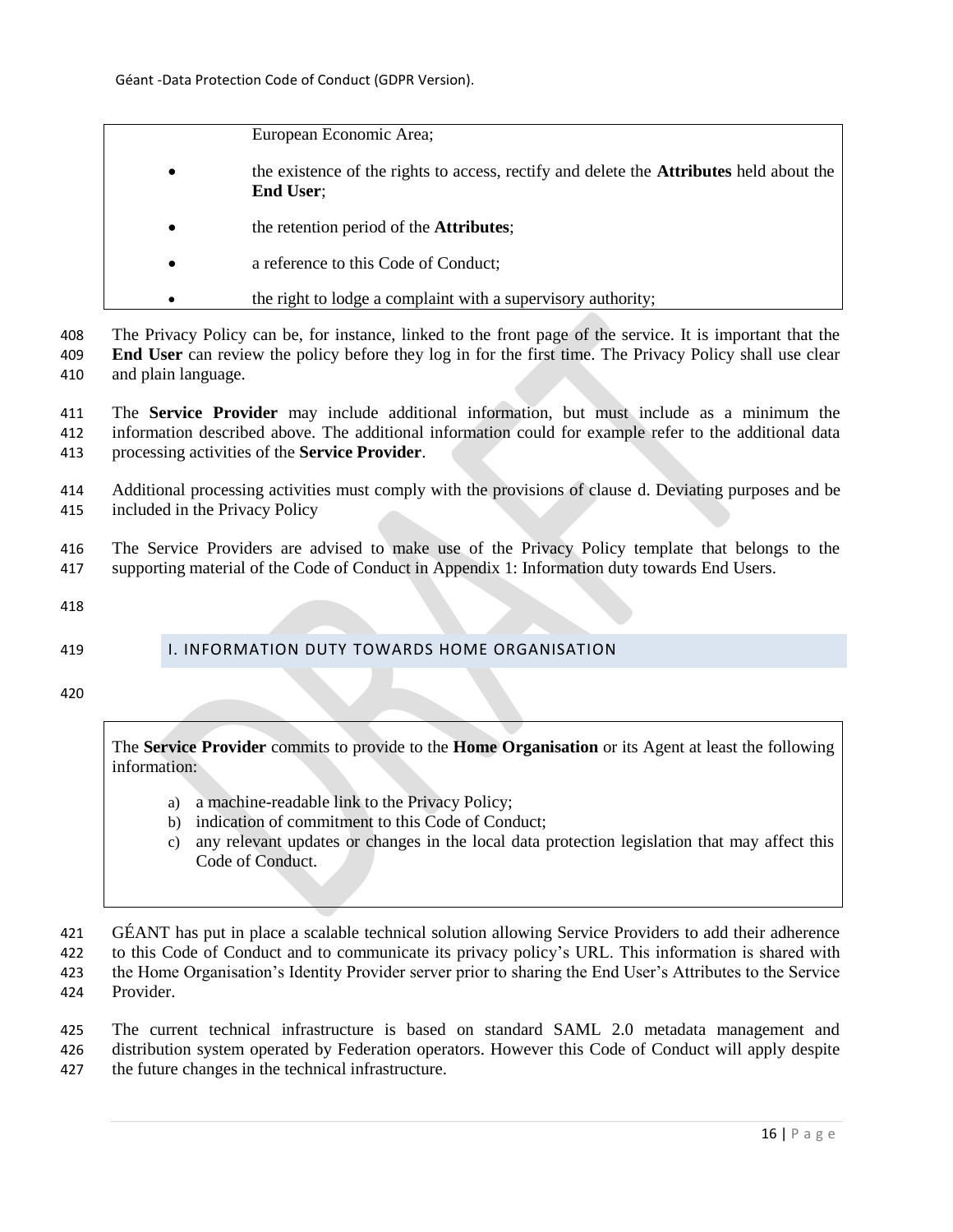#### <span id="page-16-0"></span>J. SECURITY BREACHES

The **Service Provider** commits to, without undue delay, report all suspected privacy or security breaches, meaning any breach of security leading to the accidental or unlawful destruction, loss, alteration, unauthorised disclosure of, or access to, personal data transmitted, stored or otherwise processed concerning the **Attributes** to the **Home Organisation** or its Agent and, where this is legally required, to the competent data protection authority and/or to the **End Users** whose data are concerned by the security or privacy breach.

 Article 33 of the GDPR describes the conditions when a personal data breach must be notified to the supervisory authority. This clause imposes an obligation to notify also the Home Organisation, to allow them taking the necessary technical and organisational measures for mitigating any risk the **Home Organisation** may be exposed to.

For example, if the **Service Provider** suspects that one or more user accounts in the **Home Organisation**

 has been compromised, the **Service Provider** contacting the **Home Organisation** enables the **Home Organisation** to take measures to limit any further damage (such as, suspend the compromised accounts)

and to start the necessary actions to recover from the breach, if any.

 The Service Provider shall use the security contact point of the Home Organisation or its Agent as provided in the technical infrastructure (currently, SAML 2.0 metadata), if available, for the reporting. When a security contact is not provided, the Service Provider shall communicate with alternative contact points.

443 Describe notification duties. When is it necessary to notify?

<span id="page-16-1"></span>K. LIABILITY

The Service Provider agrees to hold harmless the **End User**, the **Home Organisation** as well as the Agent who has suffered damage as a result of any violation of this Code of Conduct by the **Service Provider** as determined in a binding and enforceable judicial ruling.

 In the event of damages related to the breach of this Code of Conduct (i.e.: using the **Attributes** for other purposes, storing sharing the **Attributes** with third parties etc.), the **Service Provider** will hold the other

parties harmless following a binding and enforceable judicial ruling.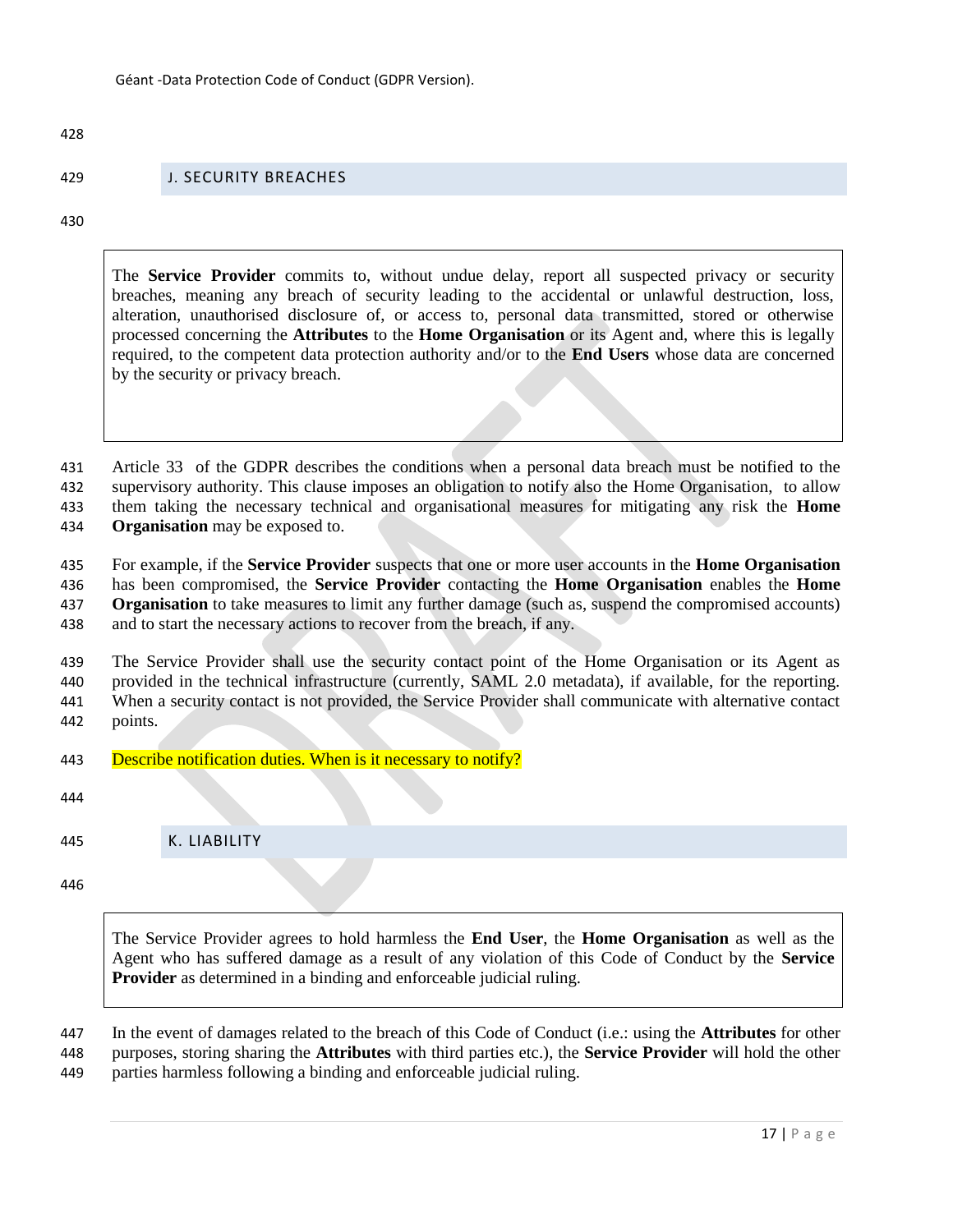For example, in case an **End User** files a complaint against his or her **Home Organisation** for unlawful release of **Attributes**, and it turns out that a **Service Provider** has released the **Attributes** to a third party, the **Home Organisation** will be held harmless against the **End User** by the **Service Provider** if it can prove the **Service Provider** has not complied with all the obligations of this Code of Conduct.

<span id="page-17-0"></span>L. TRANSFER TO THIRD COUNTRIES

1. Transfers to parties that have **not** adhered to this Code of Conduct established outside the EEA

The **Service Provider** guarantees that, when transferring **Attributes** to a party that has not adhered to this Code of Conduct and that is based outside the European Economic Area or in a country without an adequate level of data protection pursuant to Article 25.6 of the directive 95/46/EC or Article 45.1 of the GDPR, to take appropriate measures

2. Transfers among Service Providers that have adhered to the Code of Conduct.

This Code of Conduct constitutes an adequate legal basis for cross-border transfers of Attributes among the Service Providers that have adhered to it, whether the Service Provider receiving the Attributes is established in the European Economic Area or not.

 Under European data protection legislation, transfers of personal data from the European Economic Area to third countries that do not offer an adequate level of data protection are restricted, unless the recipient territory ensures a so-called *"adequate level of protection"*. However, there is an exhaustive list of derogations to this general prohibition that are relevant for this context:

- **Consent of the End User**: The unambiguous consent of the data subject legitimates data transfers to third countries, even if the recipient does not offer an adequate level of protection. The Service Provider may rely on the End User's freely given informed revocable Consent as described in **Error! Reference source not found.**
- **Contractual guarantees**: The existence of an appropriate contractual framework, supported by Standard contract clauses, either adopted by the European Commission or by a supervisory authority, the use of appropriate safeguards such as Binding Corporate Rules or other legally binding and enforceable instruments are recognised methods of transferring personal data. The use of Standard contract clauses does not exclude the possibility for the contracting parties to include them in a wider contract nor to add other clauses as long as they do not enter in contradiction. When using EU model clauses, the Service Provider needs to verify and ascertain that the other party is able to comply with all contractual obligations set out in the model clauses, especially taking into account local law applicable to such party. [Reference to the section of IOs]
- 
- <span id="page-17-1"></span>M. GOVERNING LAW AND JURISDICTION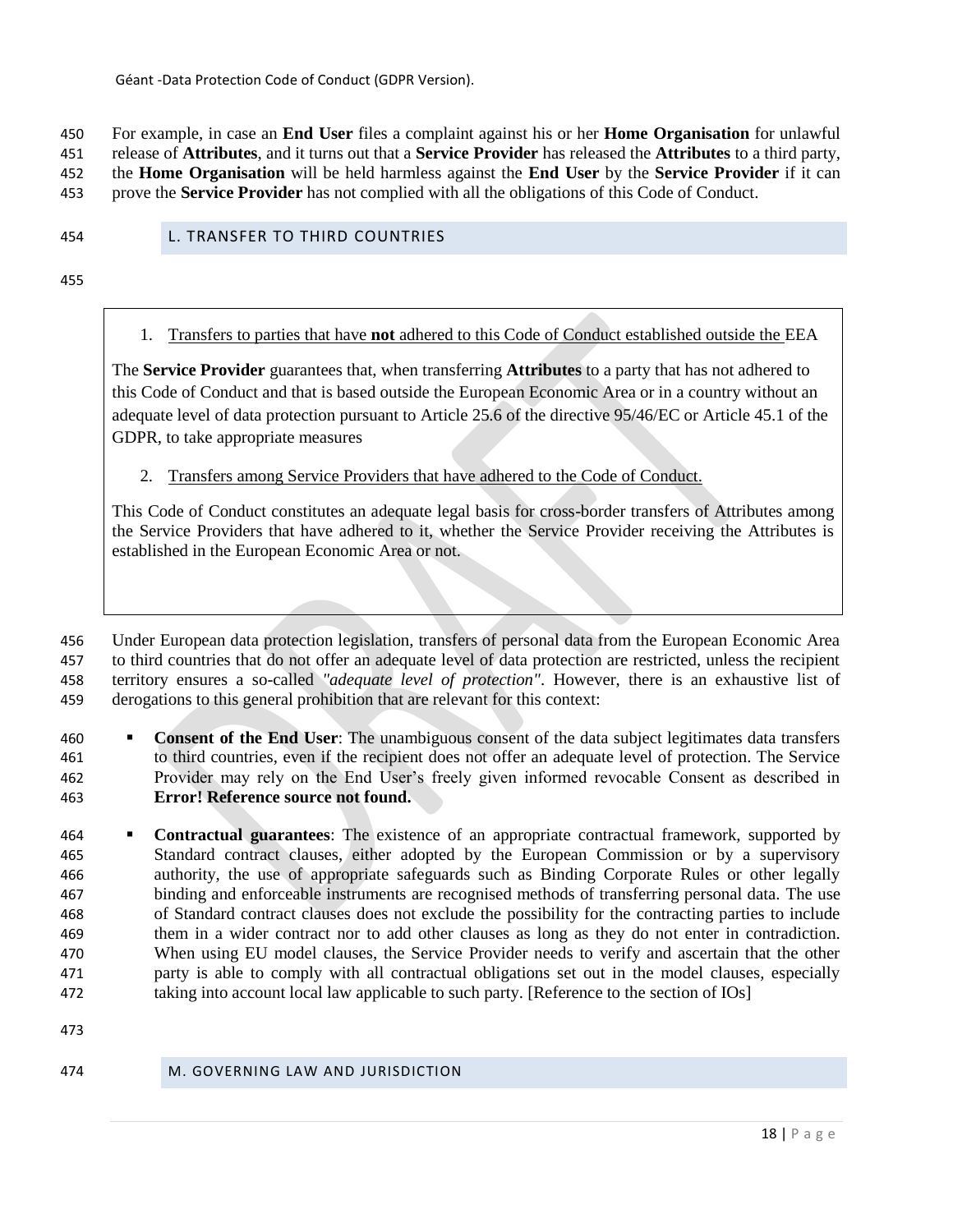This Code of Conduct shall be interpreted in the light of the GDPR and of the guidance issued by the European advisory body on data protection and privacy<sup>3</sup>[always with prejudice to any privileges and immunities of Service Providers being International Organisations, as these are awarded by their constituent and/or statutory documents and international law.].

This Code of Conduct shall be governed by the national laws of the country in which the **Service Provider** is established.

 Alternatively, the **Service Provider** and the **Home Organisation** can refer to this Code of Conduct in the case where the **Service Provider** processed personal data on behalf of the **Home Organisation**. In that scenario, the applicable law is the one of the **Home Organisation.**

- Any disputes regarding the validity, the interpretation or the implementation of this Code of Conduct shall be settled before the competent courts of the country in which the **Service Provider** is established.
- International Private Law shall apply in order to confirm the applicable law and to determine whether a **Service Provider** is established in a country or not.
- The Privacy Policy requires specifying the jurisdiction and the applicable law ( clause [I. Information duty](#page-14-1)  [towards End User](#page-14-1).)

<span id="page-18-0"></span>N. ELIGIBILITY

 $\overline{a}$ 

The Service Provider must be implemented and executed by a duly authorized representative of the **Service Provider**.

 Each **Service Provider** must make sure that this Code of Conduct is executed by a person or by several persons who has or have the right to commit the **Service Provider** to this Code of Conduct.

 The person administering the service that receives **Attributes** must identify the person or body in his or her organisation that can decide if the **Home Organisation** commits to this Code of Conduct, as typically,

the service administrator cannot take this decision on his own.

<sup>&</sup>lt;sup>3</sup> Th[e](http://ec.europa.eu/justice/data-protection/article-29/documentation/opinion-recommendation/files/2010/wp179_en.pdf) [Opinion 8/2010 on applicable law](http://ec.europa.eu/justice/data-protection/article-29/documentation/opinion-recommendation/files/2010/wp179_en.pdf) of the Article 29 Working Party, as [updated in 2015,](http://ec.europa.eu/justice/data-protection/article-29/documentation/opinion-recommendation/files/2015/wp179_en_update.pdf) provides useful guidance on how to determine the applicable law in cross-national collaborations.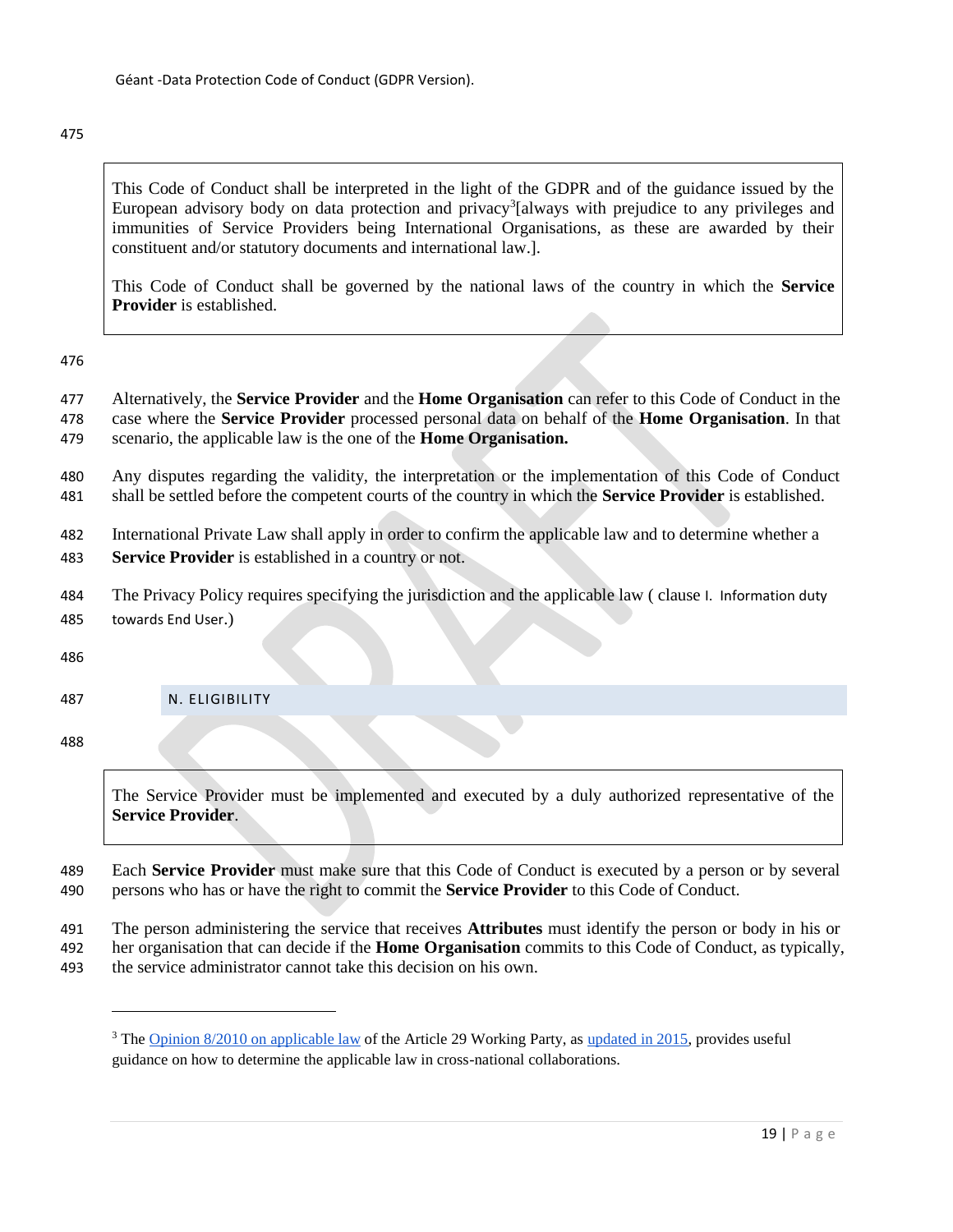#### <span id="page-19-0"></span>495 O. TERMINATION OF THE CODE OF CONDUCT

#### 496

The **Service Provider** can only terminate adherence to this Code of Conduct in case of:

- this Code of Conduct being replaced by a similar arrangement,
- the termination of the service provisioning to the Home Organisation or
- the effective notification provided by the authorised by the Service Provider to terminate its adherence to this Code of Conduct

497 Even after the **Service Provider** has terminated its adherence to the Code of Conduct, the Attributes 498 received continue to be protected by the GDPR (see p. [Survival of the clauses\)](#page-19-1).

#### 499

<span id="page-19-1"></span>

| 500 | P. SURVIVAL OF THE CLAUSES |
|-----|----------------------------|
|     |                            |

501

The **Service Provider** agrees to be bound by the provisions of this Code of Conduct that are intended to survive due to their sense and scope after the end, lapse or nullity of this Code of Conduct.[reference to gdpr and other cocos]

502

<span id="page-19-2"></span>503 Q. PRECEDENCE

504

The Service Provider warrants to comply with the stipulation that, in the event of conflict between a provision contained in this Code of Conduct and a provision of the agreement concluded between the **Service Provider** and the **Home Organisation**, the provision of the agreement concluded between **Service Provider** and **Home Organisation** takes precedence over the provision of this Code of Conduct.

In case of conflict between the provisions of the agreement between the Service Provider and the Home Organisation, this Code of Conduct and/or the data protection legislation, the following order shall prevail:

1. the processing agreement between the Home Organisation and the Service Provider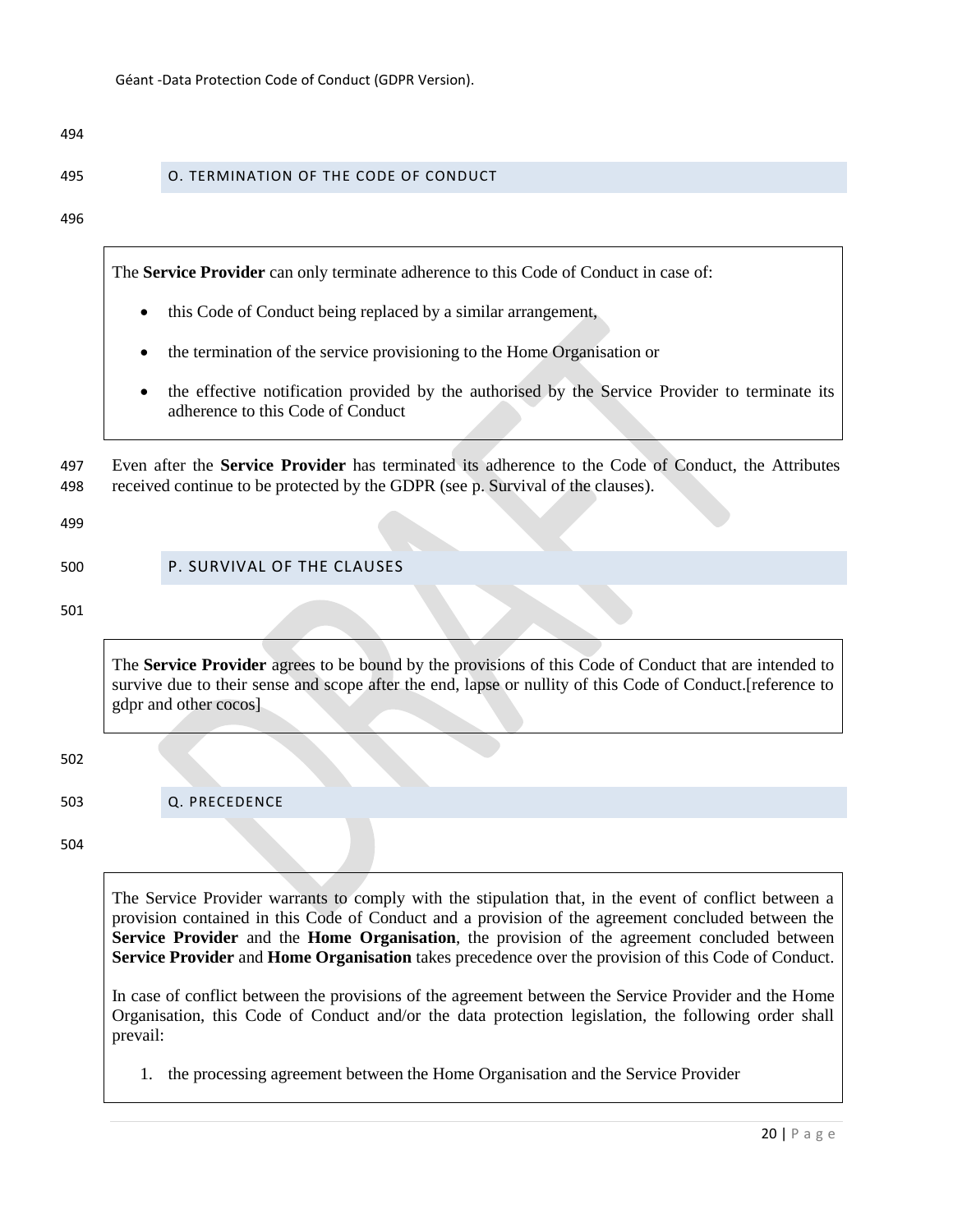- 2. the provisions of this Code of Conduct; and
- 3. Applicable Data Protection Laws

 If a **Service Provider** has an agreement (possibly a data processing agreement) with (some of) the **Home Organisation**(s) and the agreement is in conflict with this Code of Conduct, that agreement has precedence.

 This section allows the **Service Provider** to have a bilateral agreement overriding the Code of Conduct with some **Home Organisations**, meanwhile, this Code of Conduct will still applies to the other **Home** 

**Organisations** that have not entered in a bilateral agreement.

#### <span id="page-20-0"></span>**CONSENT**

- The Service Provider shall request for End User's consent in the following scenarios:
- 1. When the purposes are not cover in [b. Purpose limitation](#page-8-0)
- 2. When the attributes are released to third parties that are not part of this Code of Conduct
- 3. When the attributes are released to third parties, which are not part to this Code of Conduct, based in countries not offering an adequate level of protection .

 Consent must be freely given, specific, informed and must unambiguously indicate the **End User's** wishes by which he or she, by a statement or by a clear affirmative action, signifies agreement to the processing of his or her personal data.

 In the context of this Code of Conduct, when consent is used (e.g. [d. Deviating purposes,](#page-11-0) [g. Transfer of](#page-13-1)  [personal data to third parties,](#page-13-1) [l. Transfer to third countries \)](#page-17-0), it can be provided by a written statement, including by electronic means. This could include ticking a box when visiting an internet website, choosing technical settings for information society services or another statement or conduct which clearly indicates the data subject's acceptance of the proposed processing of his or her personal data. Consent shall always be documented. Furthermore, the **End User** shall be able to withdraw his/her consent online.

 Following Recital 43 of the GDPR, the Service Provider shall not rely on consent when there is a clear imbalance between the End User and the Service Provider.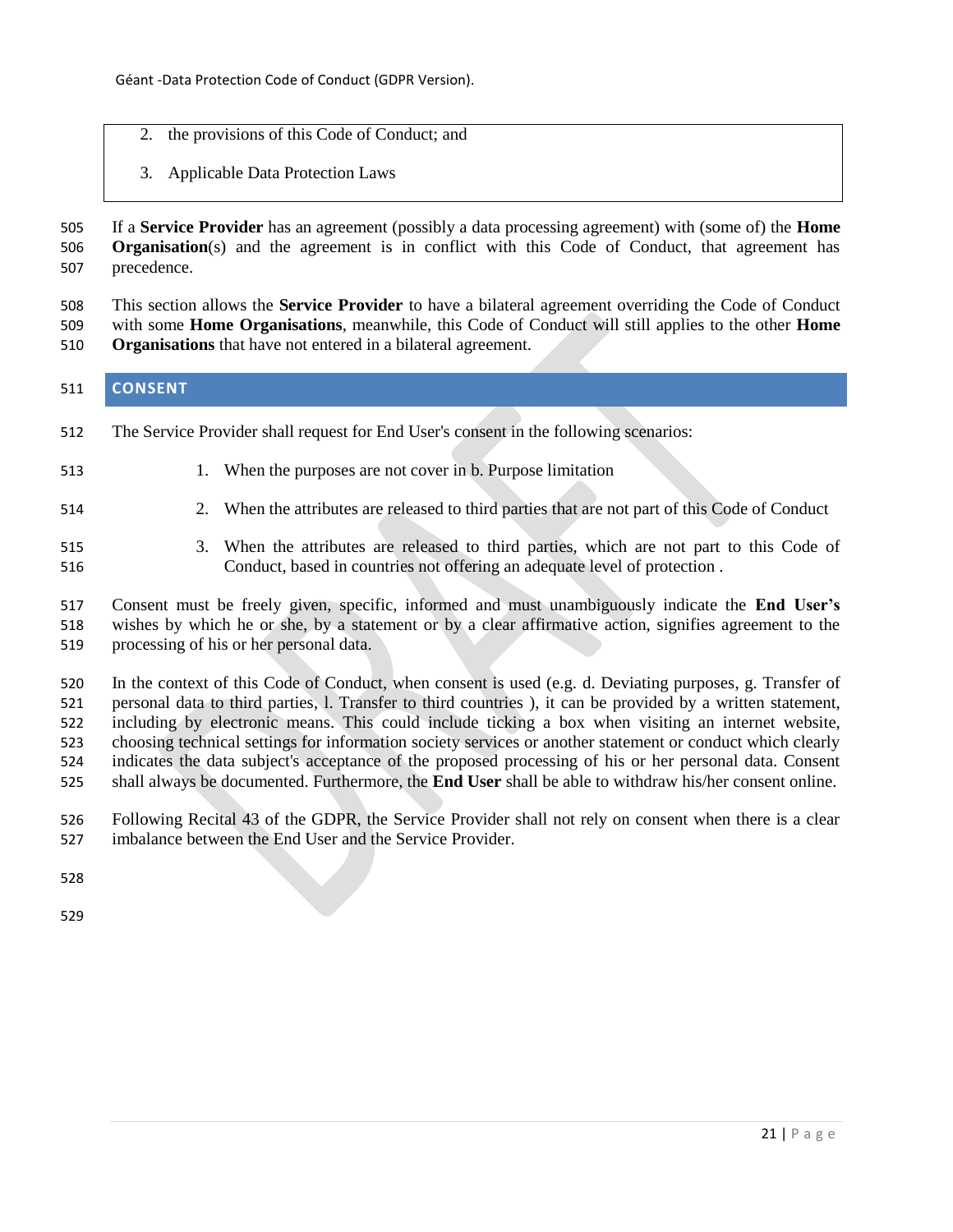<span id="page-21-0"></span>

| 531               |    | <b>APPENDIX 1: INFORMATION DUTY TOWARDS END USERS</b>                                                                                                                                                                                                    |
|-------------------|----|----------------------------------------------------------------------------------------------------------------------------------------------------------------------------------------------------------------------------------------------------------|
| 532               |    | This annex consists of two parts:                                                                                                                                                                                                                        |
| 533               | Ι. | How to develop a privacy policy.                                                                                                                                                                                                                         |
| 534<br>535<br>536 |    | Although this is a mandatory obligation, practice has shown that many Service Providers have<br>problems in developing an appropriate privacy policy for the services they provide. A practical<br>template is provided to assist the Service Providers. |
| 537               | П. | How the Home Organisation should inform the End User on the Attribute release.                                                                                                                                                                           |
| 538<br>539        |    | This guideline is primarily for software developers who develop an <b>End User</b> interface for the<br><b>Attribute release on an Identity Provider server.</b>                                                                                         |
| 540               |    |                                                                                                                                                                                                                                                          |
| 541               |    |                                                                                                                                                                                                                                                          |
| 542               |    |                                                                                                                                                                                                                                                          |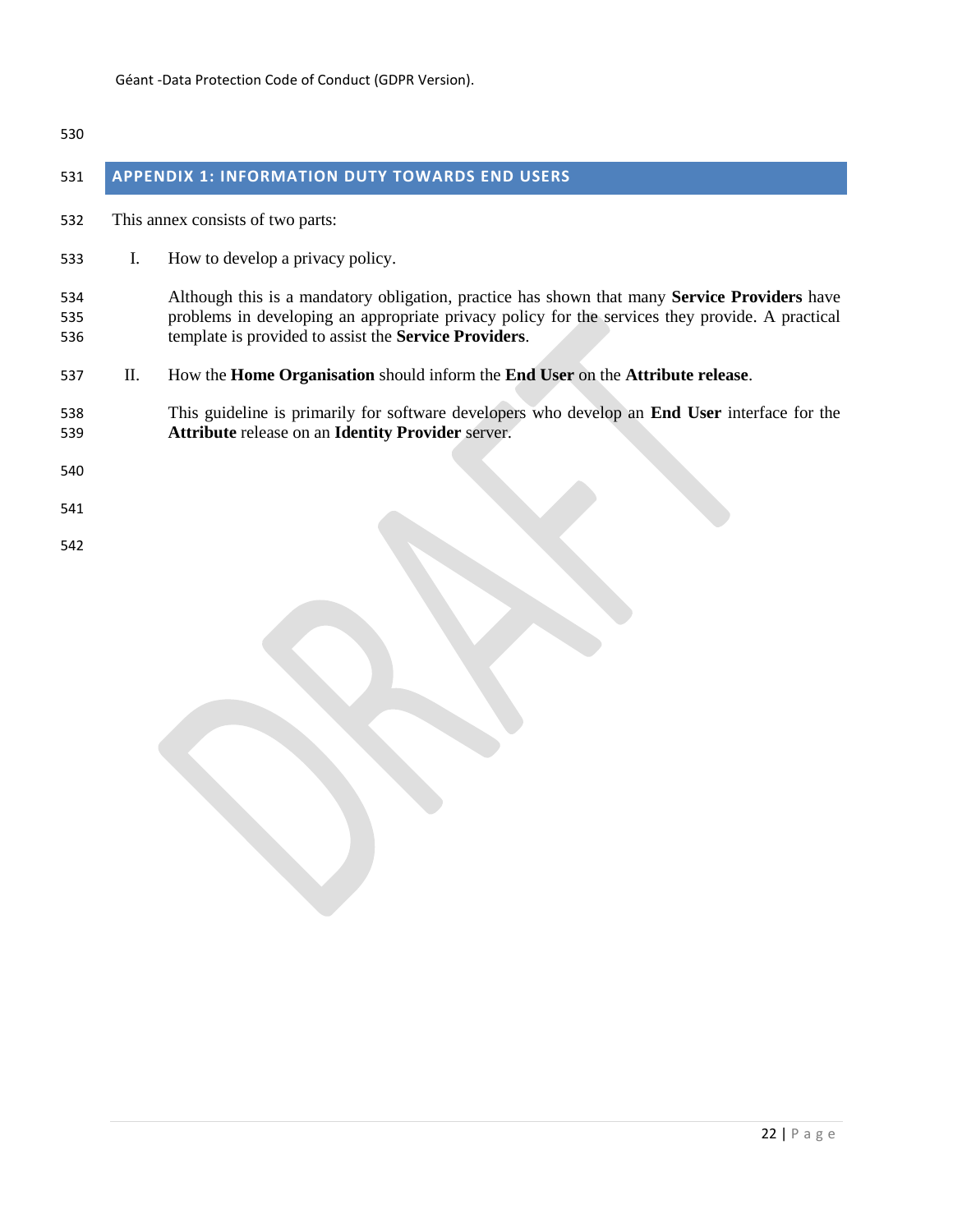#### HOW TO DEVELOP A PRIVACY POLICY

 To understand the interplay of the **Home Organisation** and the **Service Provider** within the frame of the Code of Conduct, it is necessary to know that the Identity federations (and possible interfederation services like eduGAIN) relay the following information (called SAML2 metadata) from the **Service Provider** server to the Identity Provider server managed by the Home Organisation:

- a link to **Service Provider's** privacy policy web page (an XML element with the name mdui:PrivacyStatementURL) which must be available at least in English.
- the Service Provider's name and description (mdui:DisplayName and mdui:Description) at least in English. The name and description are expected to be meaningful also to the end users not affiliated with the service.
- optionally, the **Service Provider's** logo (mdui:logo) that can facilitate the user interface.
- the list of **Attributes** that the **Service Provider** requests from the **Home Organisation** and, for each Attribute, an indication that the Attribute is required. As the legal grounds for the attribute release (Article 7 of the data protection directive and Article 6.1 of the GDPR), the **Home Organisations** are suggested to use the legitimate interests legal grounds.

#### PRIVACY POLICY TEMPLATE

 This template intends to assist **Service Providers** in developing a Privacy Policy document that fulfills the requirements of the GDPR and the Code of Conduct. The second column presents some examples (in

italic) and proposes some issues that should be to taken into account.

 The Privacy Policy must be provided at least in English. You can add another column to the template for a local translation of the text. Alternatively, the local translation can be a parallel page, and you can use

the xml:lang element to introduce parallel language versions of the Privacy Policy page as described in

SAML2 Profile for the Code of Conduct.

| Name of the service           | SHOULD be the same as mount DisplayName<br>WebLicht                                                                                                                                                    |
|-------------------------------|--------------------------------------------------------------------------------------------------------------------------------------------------------------------------------------------------------|
| Description of the<br>service | SHOULD be the same as mount independent SHOULD be the same as mount.<br>WebLicht is a service for language research. It provides an execution<br>environment for automatic annotation of text corpora. |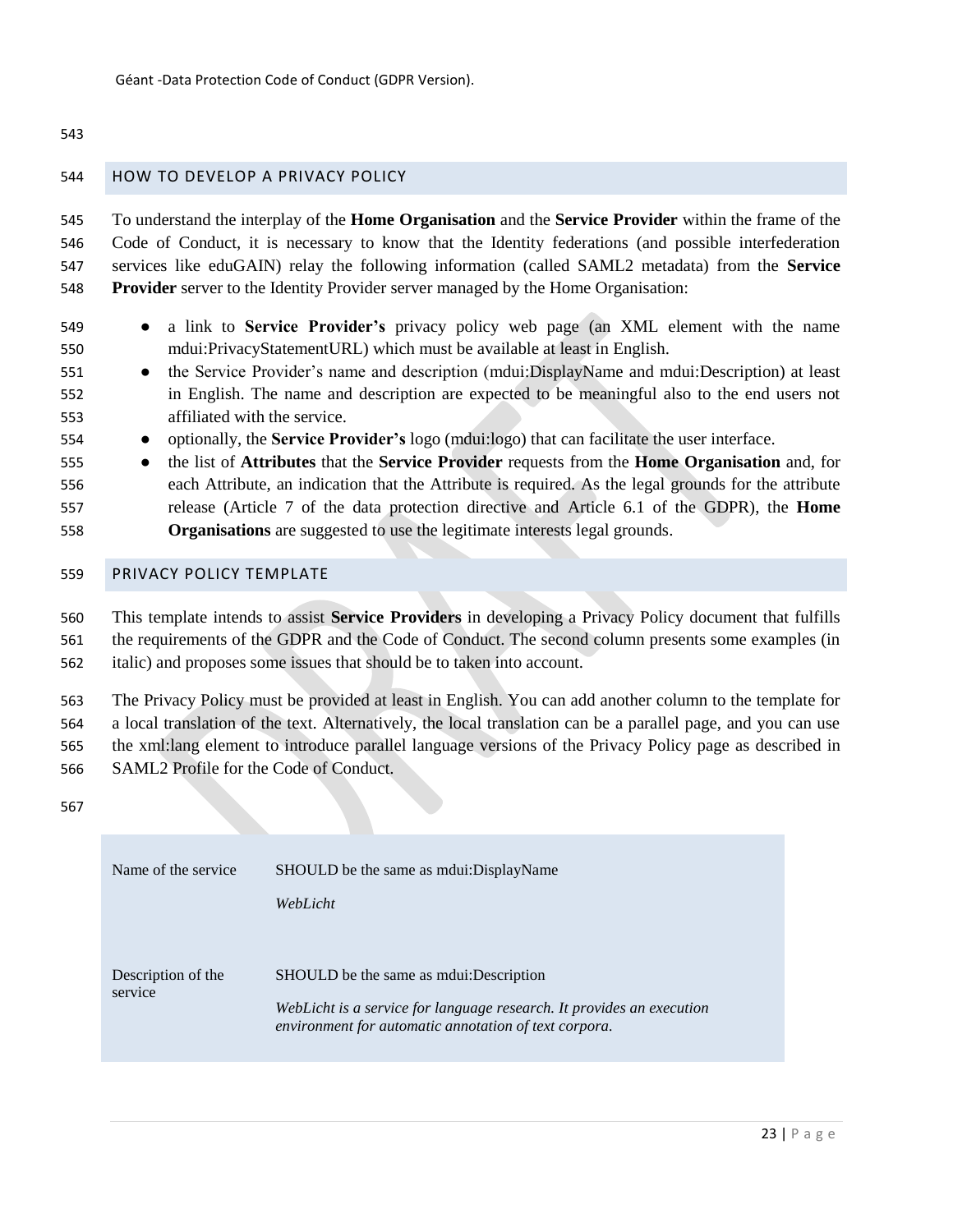| Data controller and a<br>contact person<br>Data controller's data<br>protection officer, if<br>applicable | Tübingen university, Institute for language research<br>Laboratory manager Bob Smith, bob.smith@example.org<br>If the controller has a data protection officer (GDPR Section 4)<br>Chief Security Officer bill.smith@example.org                                         |
|-----------------------------------------------------------------------------------------------------------|--------------------------------------------------------------------------------------------------------------------------------------------------------------------------------------------------------------------------------------------------------------------------|
| Jurisdiction and<br>supervisory authority                                                                 | The country in which the Service Provider is established and whose laws are<br>applied.<br>SHOULD be an <b>ISO</b> 3166 code followed by the name of the country and its<br>subdivision if necessary for qualifying the jurisdiction.<br>DE-BW Germany Baden-Württemberg |
|                                                                                                           | How to lodge a complaint to the competent Data protection authority:<br>Instructions to lodge a complaint are available at                                                                                                                                               |
| Personal data<br>processed and the<br>legal basis                                                         | A. Personal data retrieved from your Home Organisation:<br>- your unique user identifier (SAML persistent identifier) *<br>- your role in your Home Organisation (eduPersonAffiliation attribute) *<br>- your name *                                                     |
|                                                                                                           | B.Personal data gathered from yourself:<br>- logfiles on the service activity *<br>- your profile<br>$\cdots$<br>$* =$ the personal data is necessary for providing the service. Other personal<br>data is processed because you have consented to it.                   |
|                                                                                                           | Please make sure the list A. matches the list of requested attributes in the                                                                                                                                                                                             |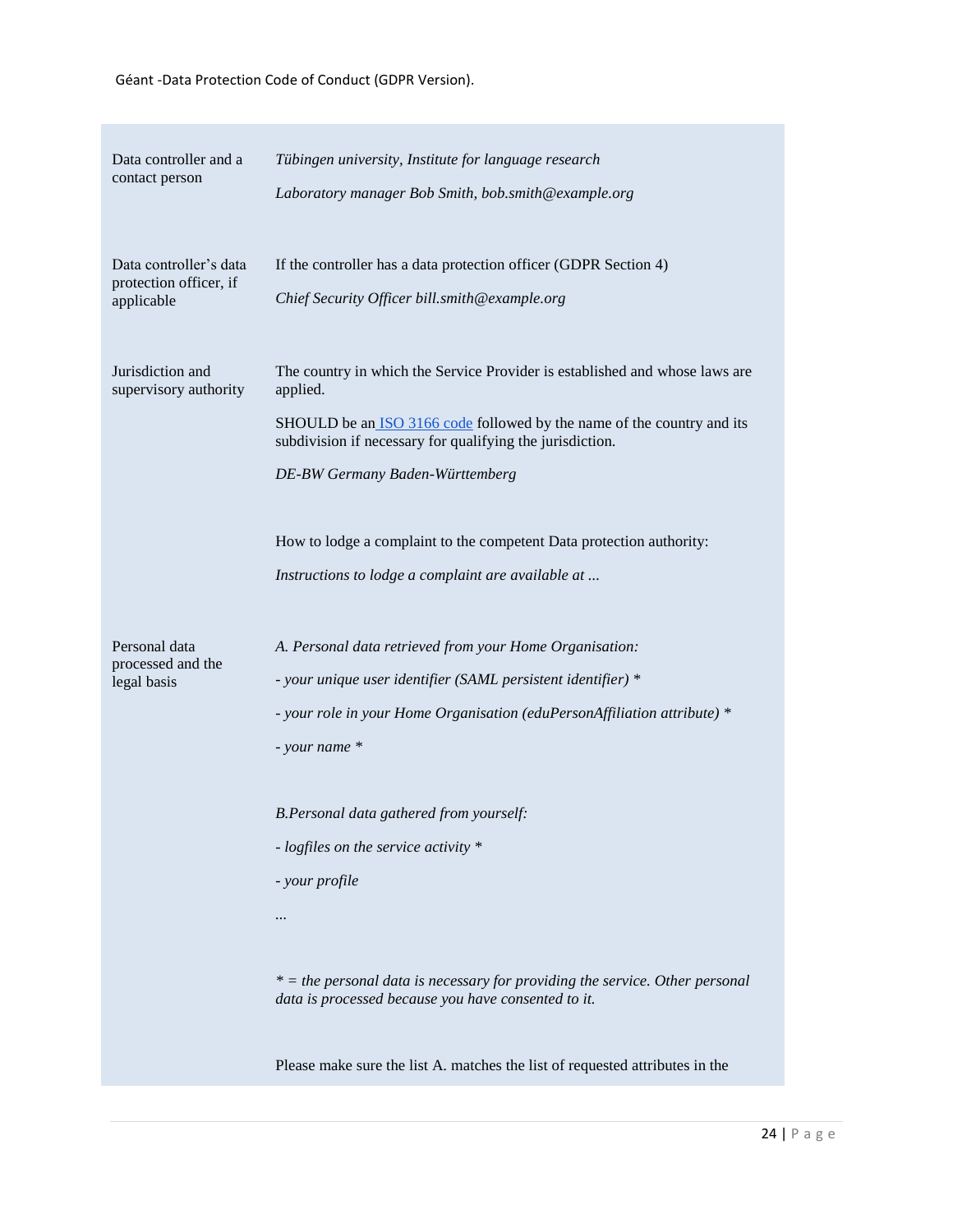|                                                               | Service Provider's SAML 2.0 metadata.                                                                                                                                                                                                        |
|---------------------------------------------------------------|----------------------------------------------------------------------------------------------------------------------------------------------------------------------------------------------------------------------------------------------|
| Purpose of the<br>processing of personal<br>data              | Don't forget to describe also the purpose of the log files, if they contain<br>personal data (usually they do).                                                                                                                              |
| Third parties to whom<br>personal data is<br>disclosed        | Notice clause f of the Code of Conduct for Service Providers.                                                                                                                                                                                |
|                                                               | Are the 3rd parties outside EU/EEA or the countries or international<br>organisations whose data protection EC has decided to be adequate? If yes,<br>references to the appropriate or suitable safeguards.                                  |
| How to access, rectify                                        | Contact the contact person above.                                                                                                                                                                                                            |
| and delete the<br>personal data and<br>object its processing. | To rectify the data released by your Home Organisation, contact your Home<br>Organisation's IT helpdesk.                                                                                                                                     |
| Withdrawal of<br>consent                                      | If personal data is processed on user consent, how he/she can withdraw it?                                                                                                                                                                   |
| Data portability                                              | Can the user request his/her data be ported to another service? How?                                                                                                                                                                         |
| Data retention                                                | When the user record is going to be deleted or anonymised? Remember, you<br>cannot store user records infinitely. It is not sufficient that you promise to<br>delete user records on request. Instead, consider defining an explicit period. |
|                                                               | Personal data is deleted on request of the user or if the user hasn't used the<br>service for 18 months.                                                                                                                                     |
| Data Protection Code<br>of Conduct                            | Your personal data will be protected according to the Code of Conduct for<br>Service Providers, a common standard for the research and higher education<br>sector to protect your privacy.                                                   |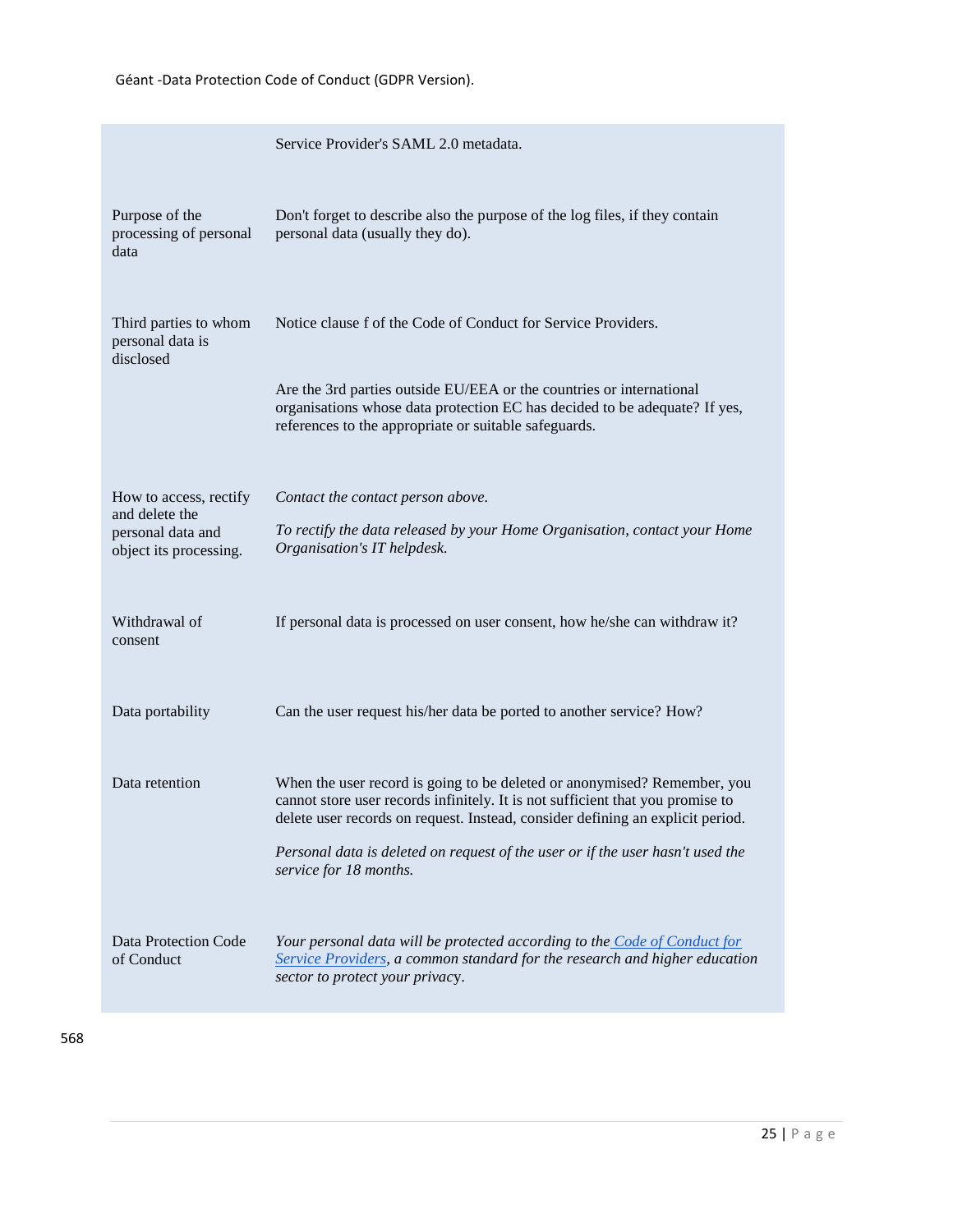### HOW THE HOME ORGANISATION SHOULD INFORM THE END USER ON THE ATTRIBUTE RELEASE

 The Data protection laws create a set of requirements for the INFORM interactions with the user. This Data protection Code of Conduct proposes a division of responsibility where the INFORM interaction is carried out by the **Home Organisation** of the user, for instance, in an INFORM Graphical User Interface (GUI) installed to the Identity Provider server.

- However, the Data protection regulators and the groups developing and enforcing these regulations recognize that there is a balance between full disclosure to meet the requirements and usability. A poor design of the user interaction screens can actually reduce the likelihood that users will understand what is
- happening.

 $\overline{a}$ 

#### LAW REQUIREMENTS

#### 581 | INFORMING THE END USER ("INFORM INTERACTION")

 For a **Home Organisation**, informing the end user can be done when a new end user gets his/her account at the institution. At that time, the **Home Organisation** has the first opportunity to inform that the user's **Attributes** may also need to be released to a **Service Provider** when he/she wants to access it. However, the law requires that, additionally, the end user needs to be informed about the specific **Attribute** release every time his/her **Attributes** are to be released to a new **Service Provider**.

 The **Service Provider's** obligation to inform the end user depends on if it is a data processor or a controller. As a data controller, the **Service Provider** is responsible for communicating with the End user the issues above; which **Attributes** it will be using, and what it will be doing with them. As a data processor, a **Service Provider** can refer to the **Home Organisation**.

 The Article 29 Working Party, EU advisory body contributing to the uniform application of the Data protection directive, took the view that the information must be given directly to individuals - it is not 593 enough for information to be "available<sup>4</sup>". In the Internet, a standard practice to inform the end user on processing his/her personal data in services is to provide him/her a Privacy Policy web page in the service.

 In the Web Single Sign-On scenario of SAML 2.0, a convenient place to inform the end user is at the Home Organisation before the Attribute release takes place for the first time. Several federations supporting the European higher education and research communities have already developed tools implementing this approach (e.g. the uApprove module implemented for Shibboleth, the consent module implemented for SimpleSAMLphp). This allows the user's decision to directly affect the transfer of

Opinion 15/2011 on the definition of consent, p.20.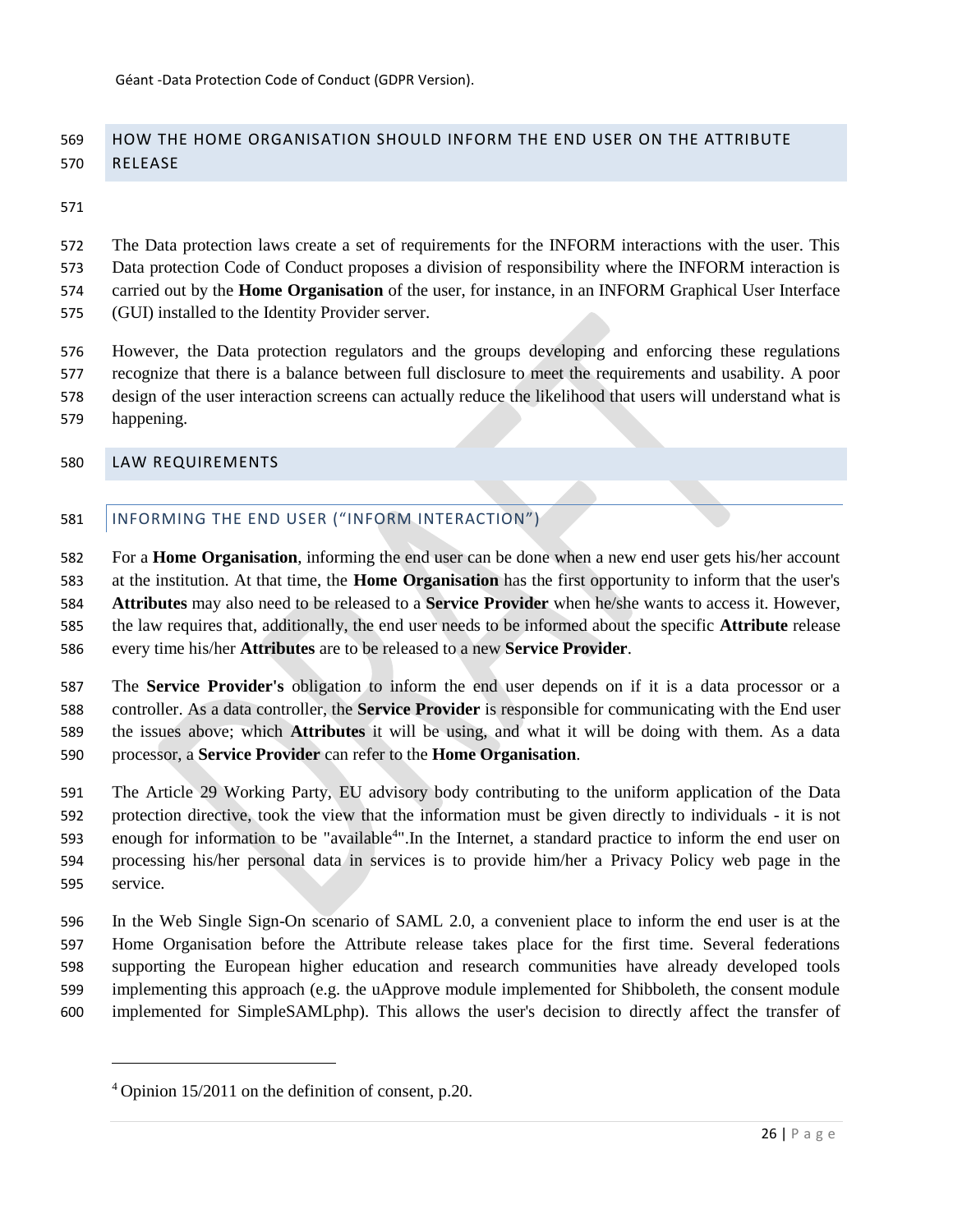**Attributes** to the **Service Providers**; if the **Service Providers** were communicating with the user it might have already received all the **Attributes** and values.

#### GENERAL PRINCIPLES FOR INFORMING THE USER

Information dialogues should be short and concise.

606 The UK information commissioner proposes a "layered approach"<sup>5</sup>, the basic information should appear on the main page, and a hyperlink shall be provided for detail. Merely having a clickable link labelled "privacy policy here" probably wouldn't be enough.

 The goal is to provide a human readable form as the primary interface with the ability to click further to see what the 'technical' data is. The Acceptable Usage Policies presented by most Internet services do not suffice as they are rarely read nor understood by the users. The basic information should be provided as short accurate "user-friendly" descriptions; detailed information about "exactly what's going on" can be provided as a link.

- Consequently, this profile recommends displaying the **Service Provider's** name, description, logo and requested attributes on the main page. If a user wants to learn more, he/she can click a link resolving to the **Service Provider's** Privacy policy. It is possible that users will actually not do the latter, but at least they have the ability to inform themselves of what is going on.
- Layered notices can be particularly useful when describing the attribute values which will be released. In general, LDAP-style attributes are transferred to the SP. However, very few users have any familiarity with the conventions and usage of LDAP attributes. Instead, the Identity Provider could ask the user to release "name"; the link would take the user to a page listing all of the LDAP name attributes and values.

 There are other attributes where the values are intentionally opaque (e.g. ePE="urn:mace:rediris.es:entitlement:wiki:tfemc2"). It is NOT reasonable to expect the end user to understand what this value means and to pick up a particular value to be released. Instead, natural language descriptions of the values should be provided.

 A good way to explain to a user why there is a transfer of information is "your email, name and affiliation will be transferred". Explaining by analogy is human, albeit not necessarily academic in all disciplines.

 $\overline{a}$ 

 *"A layered notice usually consists of a short notice plus a longer notice. The short notice contains basic information, such as the identity of the organisation and the way in which the personal information will be used... The short notice contains a link to a second, longer notice which provides much more detailed information."* [\(the](http://www.ico.gov.uk/for_organisations/data_protection/topic_guides/privacy_notices.aspx)  [UK information commissioner's Privacy Notices Code of Practice,](http://www.ico.gov.uk/for_organisations/data_protection/topic_guides/privacy_notices.aspx) page 18).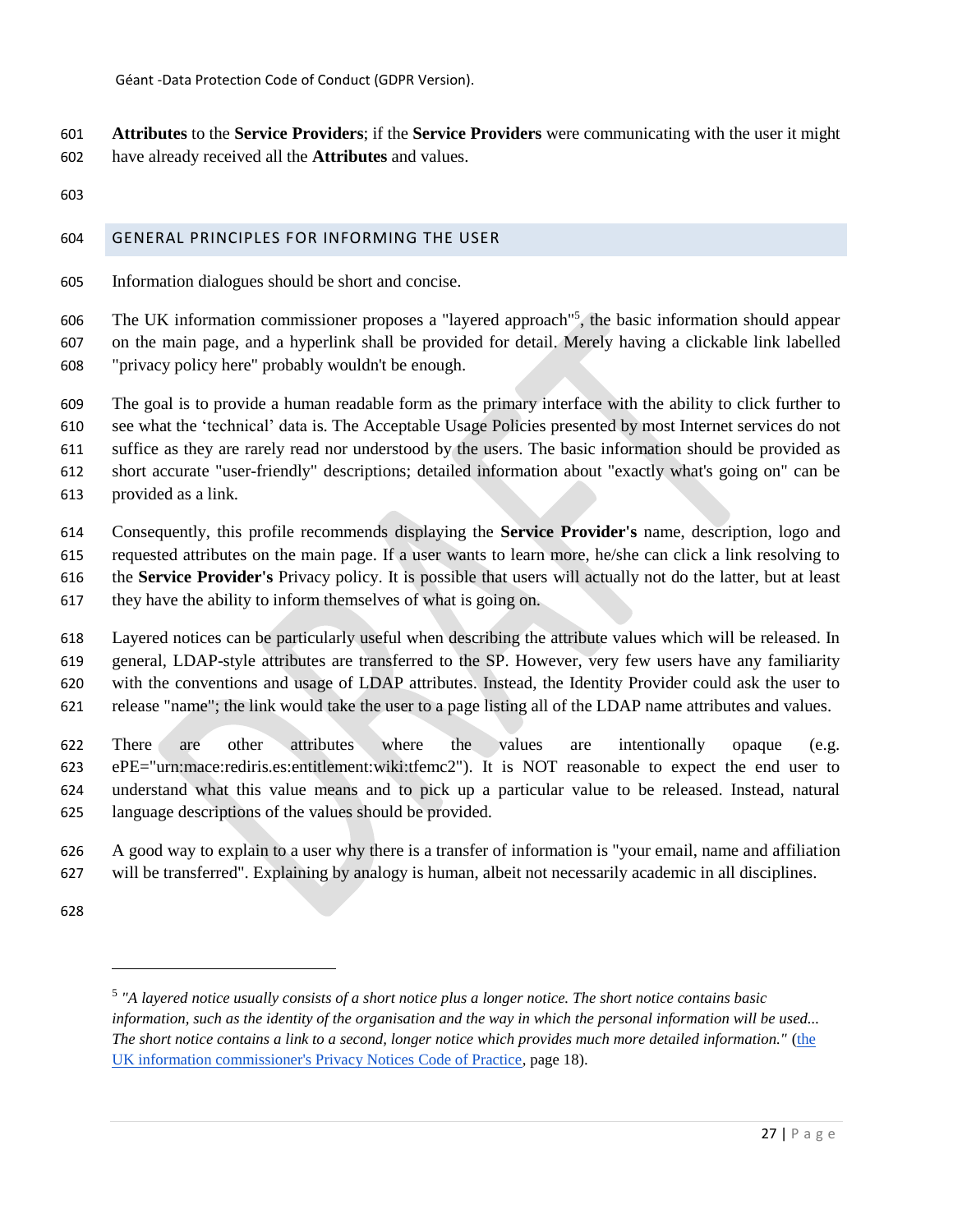#### RECOMMENDATIONS

| 630                             |    |                                                                                                                                                                                                                                                                                                                                                                                                                                                |
|---------------------------------|----|------------------------------------------------------------------------------------------------------------------------------------------------------------------------------------------------------------------------------------------------------------------------------------------------------------------------------------------------------------------------------------------------------------------------------------------------|
| 631                             |    | For all Attributes (INFORM interaction):                                                                                                                                                                                                                                                                                                                                                                                                       |
| 632                             | 1. | The user MUST be informed on the attribute release separately for each SP.                                                                                                                                                                                                                                                                                                                                                                     |
| 633<br>634                      | 2. | The user MUST be presented with the mdui:DisplayName value for the SP, if it is<br>available.                                                                                                                                                                                                                                                                                                                                                  |
| 635<br>636                      | 3. | The user MUST be presented with the mdui:Description value for the SP, if it is<br>available.                                                                                                                                                                                                                                                                                                                                                  |
| 637                             | 4. | The user SHOULD be presented with the mdui:Logo image for the SP, if it is available.                                                                                                                                                                                                                                                                                                                                                          |
| 638<br>639                      | 5. | The user MUST be provided with access (e.g. a clickable link) to the document<br>referenced by the mdui:PrivacyStatementURL.                                                                                                                                                                                                                                                                                                                   |
| 640<br>641<br>642               | 6. | The IDP MUST present a list of the Requested Attributes defined as NECESSARY. No user<br>consent is expected before release. (However, given how web browsers work, the user may<br>have to click a CONTINUE button in order to continue in the sequence.)                                                                                                                                                                                     |
| 643<br>644<br>645<br>646<br>647 |    | The IDP MAY list the NECESSARY attributes on the same screen as the username/password<br>entry boxes, making clear that if you login then this is what will happen. It MUST be clear to<br>the user that the consequence of their next action will be to release the<br>attributes.<br>NOTE -- the attribute values for the specific user are not available when the login screen is<br>presented, since the user's identity is not yet known. |
| 648<br>649<br>650               |    | 7. The display software SHOULD provide the ability to configure and display localised<br>descriptions of the attributes (e.g. what PersistentID means) and their values (e.g. what<br>eduPersonEntitlement="urn:mace:rediris.es:entitlement:wiki:tfemc2" means)                                                                                                                                                                                |
| 651<br>652<br>653               |    | 8. The display software MAY inform the user of the release of an "attribute group" (eg attributes<br>expressing the user's "name"), and then release all requested attributes in the group (e.g.<br>various forms of the user's name such as cn, sn, givenName and displayName).                                                                                                                                                               |
| 654<br>655                      |    | 9. The display software MAY give the user the option to remember that they have been<br>INFORMed of the release of the necessary attributes.                                                                                                                                                                                                                                                                                                   |
| 656<br>657                      |    | 10. If any of the following has changed since the user accessed this SP for the last time, the user<br>MUST be prompted again for the INFORM interaction                                                                                                                                                                                                                                                                                       |
| 658<br>659<br>660               |    | the list of attributes the SP requests<br>a.<br>the DisplayName of the SP<br>b.<br>the Description of the SP<br>c.                                                                                                                                                                                                                                                                                                                             |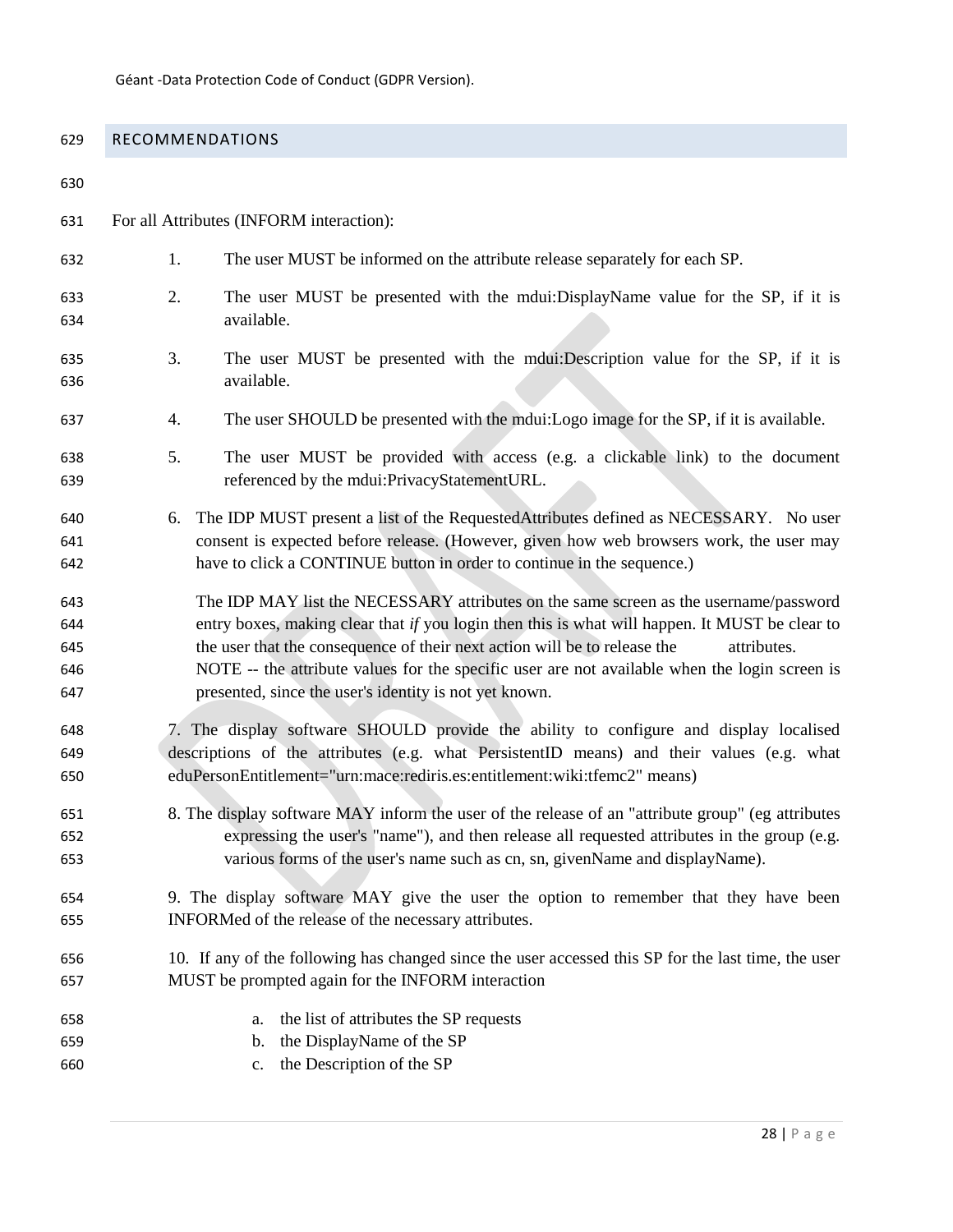#### INTERNATIONALIZATION

The *lang* attribute of the *mdui* elements can be used to match the user's preferred language settings.

#### SAMPLE NOTIFICATION

 Example of how a **Home Organisation** should inform **End Users** and provide an opt-out opportunity before **Attributes** are released to a new **Service Provider**. Clicking the **Service's Provider** name leads to its Privacy policy page.

| Service Provider Name Korp - search service for text material<br>Digital ID Card<br>member<br>Affiliation(s)<br>linden@tut.fi<br>Principal name |
|-------------------------------------------------------------------------------------------------------------------------------------------------|
|                                                                                                                                                 |
|                                                                                                                                                 |
|                                                                                                                                                 |
| If you choose not to approve, please close your browser window<br>or tab to cancel the approval process. Thank you!<br>Approve                  |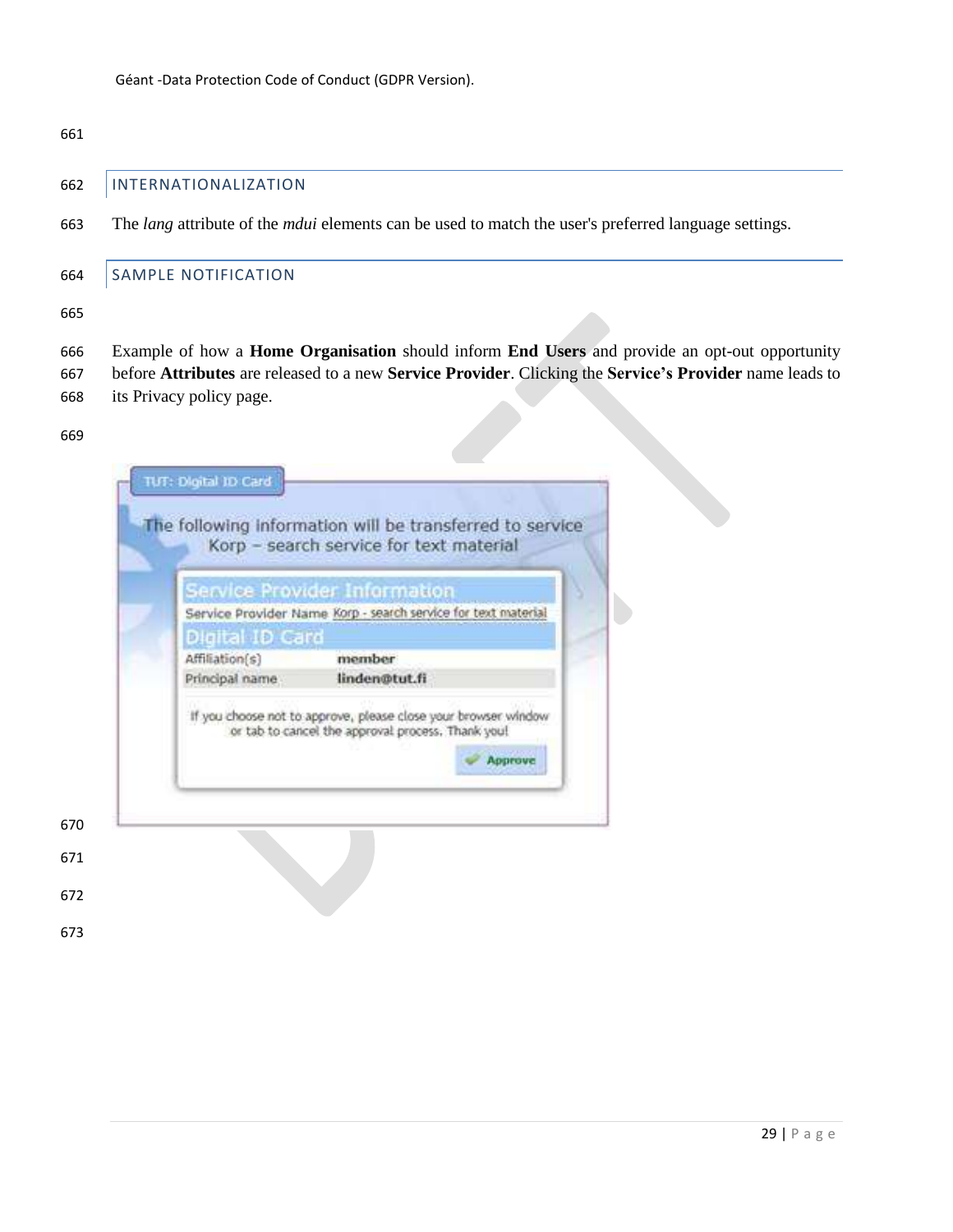# <span id="page-29-0"></span> **APPENDIX 2: INFORMATION SECURITY, TECHNICAL AND ORGANISATIONAL GUIDELINES FOR SERVICE PROVIDERS**

 This annex describes the technical and organizational security measures for protecting the **Attributes** as well as the information systems of the Service Provider where they are processed (such as a SAML SP software, the infrastructures on which the software is deployed and the application(s) it supplies with the Attributes). Note that the scope of this document is limited to what is required to protect the Attributes. The Service Provider may need to define as well other requirements for the protection of its assets.

 To address the technical and organisational measures to protect the Attributes as well as the information systems of the Service Provider where they are processed, it is recommended that the **Service Providers** adopt the security measures described in the Sirtfi trust framework (ver 1.0) [SIRTFI] which are copied below for convenience.

#### <span id="page-29-1"></span>NORMATIVE ASSERTIONS

In this section a set of assertions are defined that each organisation shall self-attest to so that they may

 participate in the Sirtfi trust framework. These are divided into four areas: operational security, incident response, traceability and participant responsibilities.

 An attestation to the assertions in this document refers specifically and only to the statements in this section that are identified by labels within square brackets "[", "]".

 How comprehensively or thoroughly each asserted capability should be implemented across an organisation's information system assets is not specified. The investment in mitigating a risk should be commensurate with the degree of its potential impact and the likelihood of its occurrence, and this determination can only be made within each organization.

#### <span id="page-29-2"></span>700 | 1 OPERATIONAL SECURITY [OS]

- Managing access to information resources, maintaining their availability and integrity, and maintaining confidentiality of sensitive information is the goal of operational security.
- 703 [OS1] Security patches in operating system and application software are applied in a timely manner.
- 705 [OS2] A process is used to manage vulnerabilities in software operated by the organisation.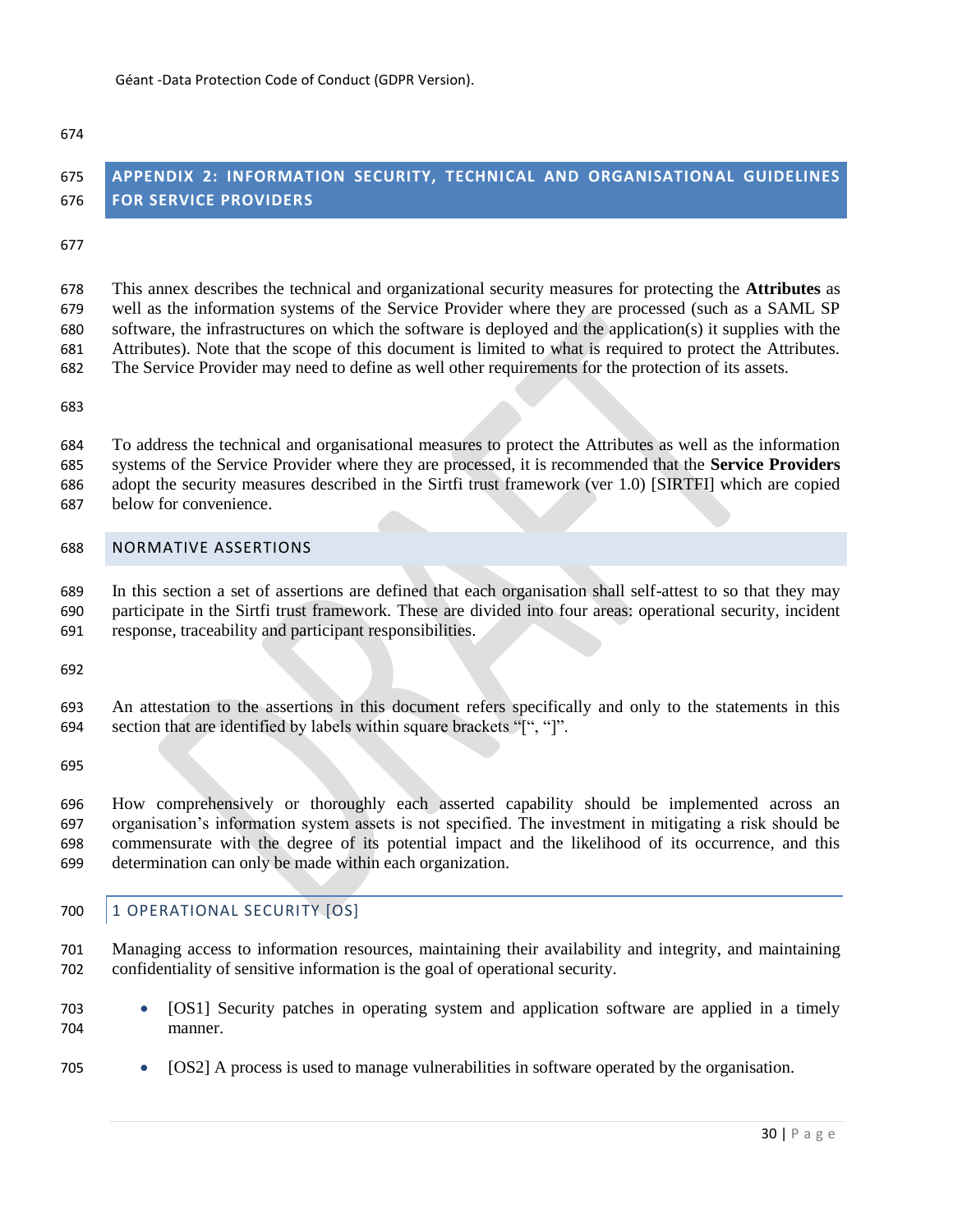- [OS3] Mechanisms are deployed to detect possible intrusions and protect information systems from significant and immediate threats
- 708 [OS4] A user's access rights can be suspended, modified or terminated in a timely manner.
- [OS5] Users and Service Owners (as defined by ITIL [ITIL]) within the organisation can be contacted.
- 711 [OS6] A security incident response capability exists within the organisation with sufficient authority to mitigate, contain the spread of, and remediate the effects of a security incident.

#### <span id="page-30-0"></span>713 | 2 INCIDENT RESPONSE [IR]

 Assertion [OS6] above posits that a security incident response capability exists within the organisation. This section's assertions describe its interactions with other organisations participating in the Sirtfi trust framework.

- 717 [IR1] Provide security incident response contact information as may be requested by an R&E federation to which your organization belongs.
- [IR2] Respond to requests for assistance with a security incident from other organisations participating in the Sirtfi trust framework in a timely manner.
- 721 [IR3] Be able and willing to collaborate in the management of a security incident with affected organisations that participate in the Sirtfi trust framework.
- **IR41** Follow security incident response procedures established for the organisation.
- **IR5**] Respect user privacy as determined by the organisations policies or legal counsel.
- **IR6**] Respect and use the Traffic Light Protocol [TLP] information disclosure policy.

#### <span id="page-30-1"></span>726 3 TRACEABILITY [TR]

 To be able to answer the basic questions "who, what, where, and when" concerning a security incident requires retaining relevant system generated information, including accurate timestamps and identifiers of system components and actors, for a period of time.

- 730 [TR1] Relevant system generated information, including accurate timestamps and identifiers of system components and actors, are retained and available for use in security incident response procedures.
- **•** [TR2] Information attested to in [TR1] is retained in conformance with the organisation's security incident response policy or practices.

#### <span id="page-30-2"></span>735 4 PARTICIPANT RESPONSIBILITIES [PR]

All participants (IdPs and SPs) in the federations need to rely on appropriate behavior.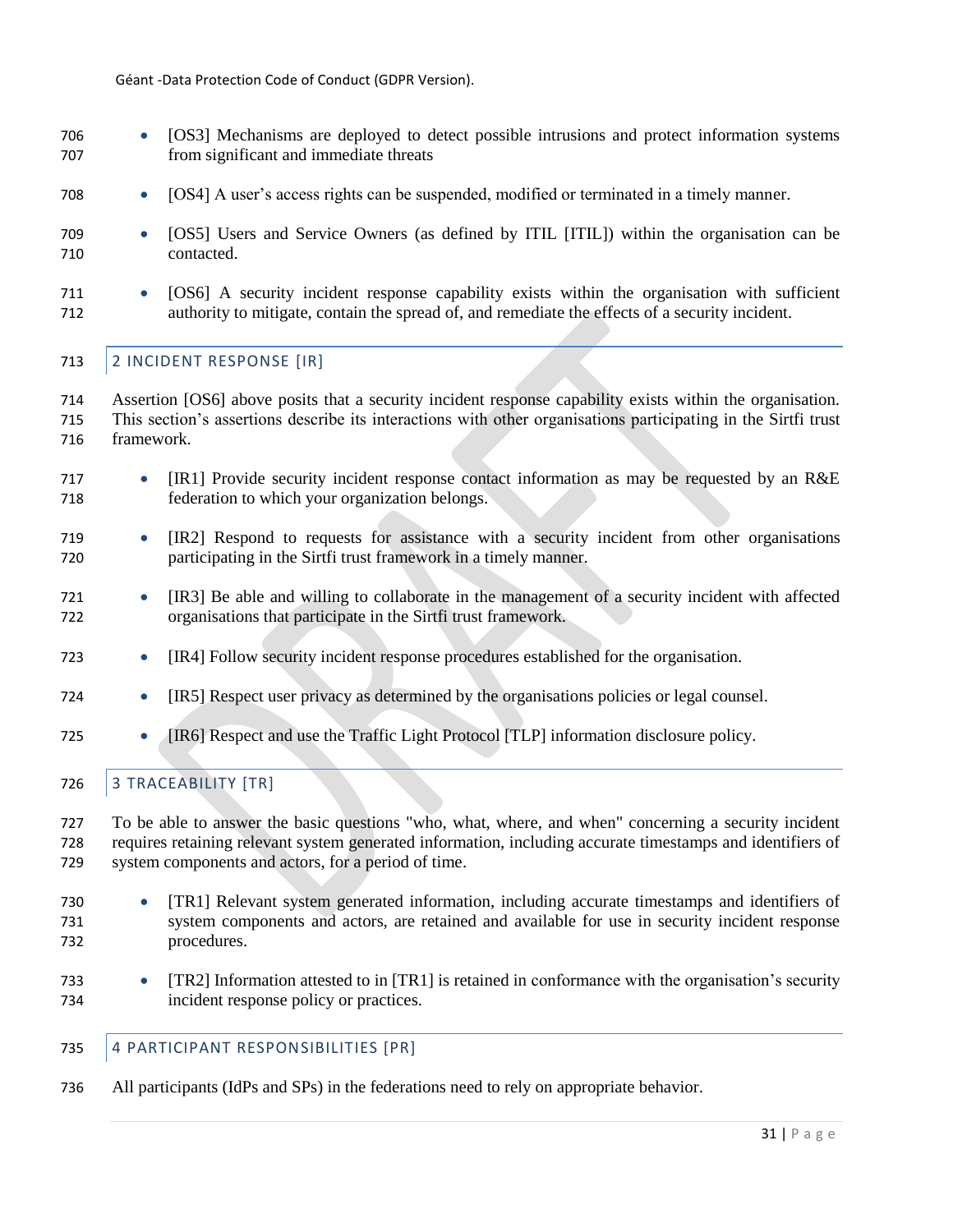- 737 [PR1] The participant has an Acceptable Use Policy (AUP).
- PR2] There is a process to ensure that all users are aware of and accept the requirement to abide by the AUP, for example during a registration or renewal process.
- 

#### <span id="page-31-0"></span>REFERENCES

- [ITIL] Axelos ITIL Glossary of Terms, <https://www.axelos.com/glossaries-of-terms>
- [SIRTFI] A Security Incident Response Trust Framework for Federated Identity, version 1.0: <https://refeds.org/wp-content/uploads/2016/01/Sirtfi-1.0.pdf> <https://www.axelos.com/glossaries-of-terms>
- [TLP] US Cert Traffic Light Protocol, <https://www.us-cert.gov/tlp>
- 
- 
-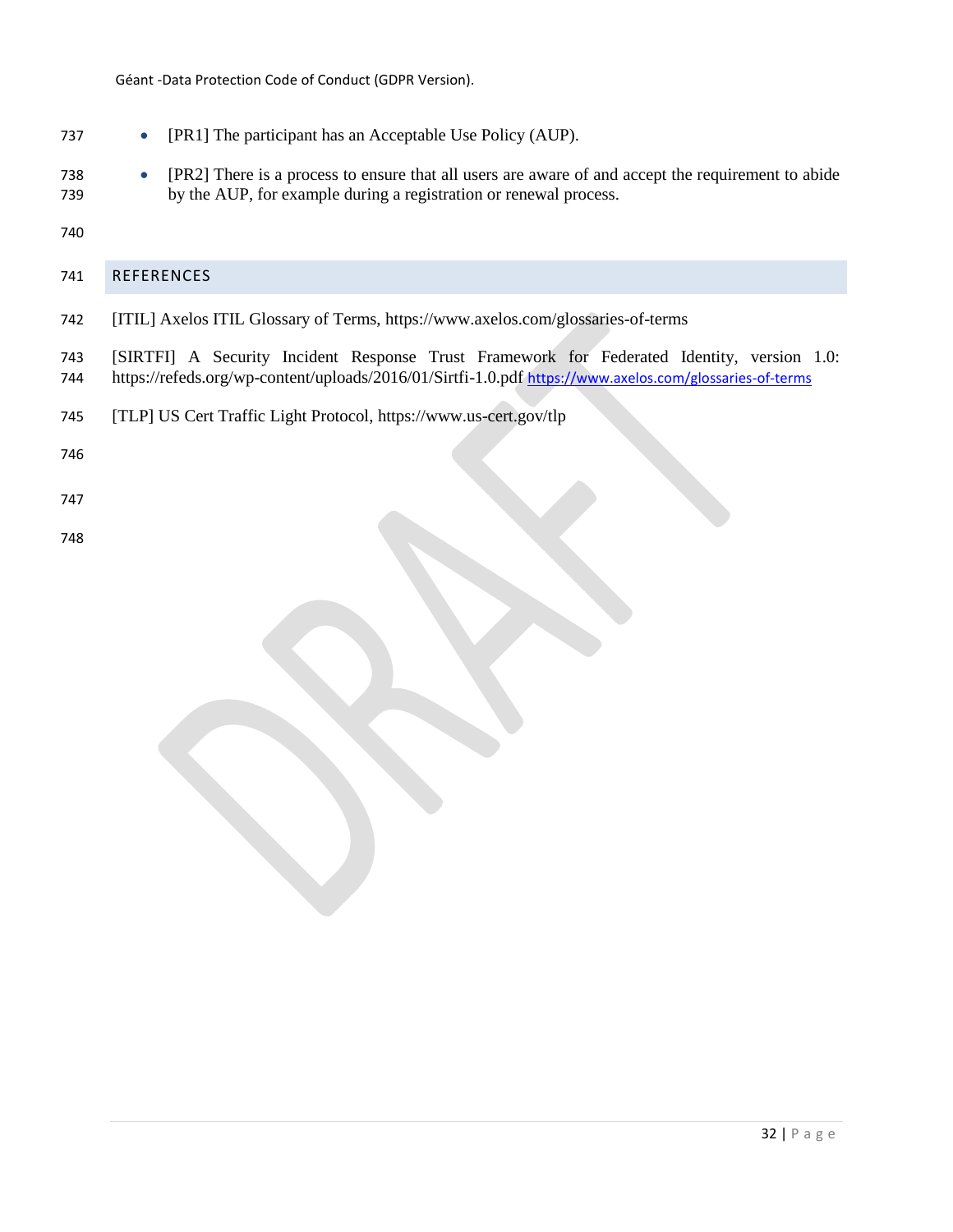<span id="page-32-2"></span><span id="page-32-1"></span><span id="page-32-0"></span>

| 749                                    |                                                                                                                                                                                                                                                                                                                                                                                                                                             |
|----------------------------------------|---------------------------------------------------------------------------------------------------------------------------------------------------------------------------------------------------------------------------------------------------------------------------------------------------------------------------------------------------------------------------------------------------------------------------------------------|
| 750                                    | <b>APPENDIX 3: HANDLING NON-COMPLIANCE OF SERVICE PROVIDERS</b>                                                                                                                                                                                                                                                                                                                                                                             |
| 751                                    | <b>INTRODUCTION</b>                                                                                                                                                                                                                                                                                                                                                                                                                         |
| 752                                    |                                                                                                                                                                                                                                                                                                                                                                                                                                             |
| 753<br>754                             | This appendix describes examples of situations of non-compliance to the GÉANT Data Protection Code<br>of Conduct. As a result, actions can be raised and monitoring bodies can intervene.                                                                                                                                                                                                                                                   |
| 755<br>756                             | This Data protection Code of Conduct relies on the following principles:                                                                                                                                                                                                                                                                                                                                                                    |
| 757<br>758<br>759<br>760<br>761        | The Home Federation that has registered a Service Provider records a technical indication<br>$\bullet$<br>(currently, using a tag embedded to SAML 2.0 metadata) on the Service Provider's adherence to<br>the Code of Conduct. The indication signals that the Service Provider believes that its service is<br>being operated in a manner that is consistent with the Code of Conduct.                                                    |
| 762<br>763<br>764<br>765               | The technical infrastructure (currently, SAML 2.0 metadata exchange service) that the<br>$\bullet$<br>federation(s) provides delivers the indications from Service Providers to <b>Home Organisations'</b><br>Identity Provider servers.                                                                                                                                                                                                    |
| 766<br>767<br>768                      | Reminding the Service Provider of a potential (suspected) non-compliance issue does not imply<br>$\bullet$<br>to make the reminding party sharing any legal responsibility with the Service Provider.                                                                                                                                                                                                                                       |
| 769                                    | <b>EXAMPLES OF SP NON-COMPLIANCE</b>                                                                                                                                                                                                                                                                                                                                                                                                        |
| 770<br>771<br>772<br>773               | The Service Provider can violate the Code of Conduct in several ways, such as:<br>requesting Attributes which are not relevant for the service (c.f. clause b. Purpose limitation);<br>$\bullet$                                                                                                                                                                                                                                            |
| 774<br>775<br>776<br>777<br>778        | processing the Attributes for an undefined period of time (c.f. clause e. Data retention);<br>$\bullet$<br>processing the Attributes for a deviating purpose or transferring them to a third party in a way<br>$\bullet$<br>that violates clause b. Purpose limitation and d. Deviating purposes of the Code of Conduct (for<br>instance, transferring the <b>Attributes</b> to a company for commercial purposes without user<br>consent); |
| 779<br>780<br>781<br>782<br>783<br>784 | Disclosing the <b>Attributes</b> (c.f. clause d. Deviating purposes);<br>Omitting to install security patches (c.f. clause H. Security measures and Appendix 2:<br>$\bullet$<br>Information Security, technical and organisational guidelines for Service Providers);<br>Omitting to publish a privacy policy or publish an insufficient privacy policy (c.f. clause<br>$\bullet$<br>Appendix 1: Information duty towards End Users).       |
| 785<br>786<br>787                      | If anyone (such as an end user, a <b>Home Organisation</b> or a Federation Operator) suspects that a <b>Service</b><br><b>Provider</b> is not complying with the Code of Conduct to which it has committed, the following<br>alternative, mutually non-exclusive, actions are suggested:                                                                                                                                                    |
| 788<br>789<br>790<br>791               | Contact the Service Provider directly (with a copy to the <b>Service Provider's</b> Home Federation),<br>1.<br>describing the suspected problem, and ask the <b>Service Provider</b> to check if it has a compliance<br>problem and correct it,                                                                                                                                                                                             |